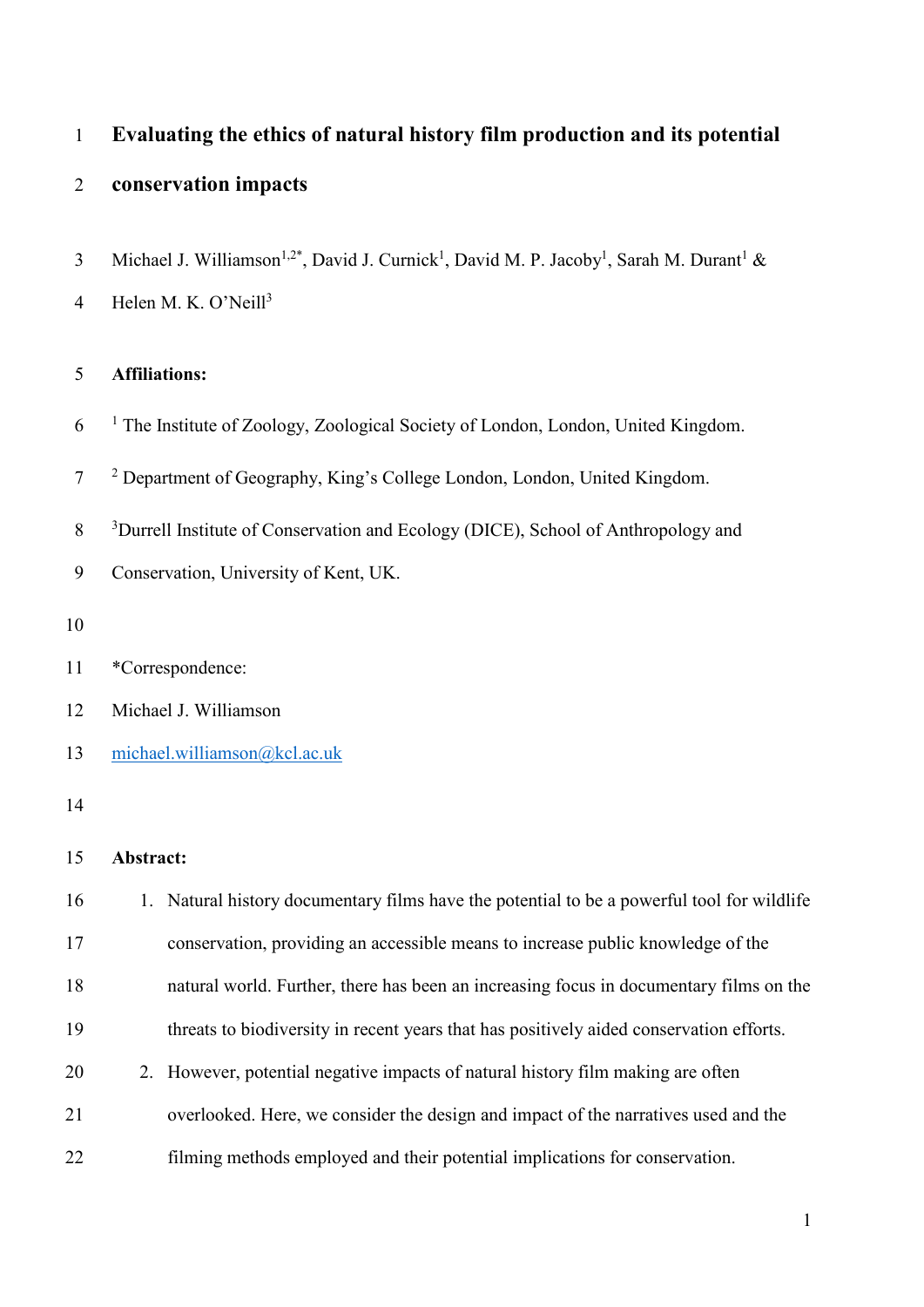3. Although natural history films are often lauded for their cinematography, it is important that the techniques used to achieve this satisfy high ethical standards. Human presence around wild animal populations and the use of filming techniques such as drones, must be carefully evaluated to determine the level of disturbance caused and any associated negative behavioural and physiological impacts. Although this can vary greatly between production companies, this evaluation must include the impact of the filming on wildlife, as well as considering the potential for viewers to replicate human-wildlife encounters they see on film.

 4. Recent trends towards the use of dramatised storytelling, anthropomorphism and the inclusion of inaccurate information should also be addressed. These factors may lead to negative, or conflicting, narratives which may have conservation and management implications for the ecosystems portrayed and potential socio-economic impacts for the communities that may depend on them.

 5. Natural history films are an important means of educating and enthusing people about the natural world and its conservation; however, it is important that natural history film making is done responsibly. To facilitate this discussion, we propose several recommendations for natural history film makers to mitigate and avoid negative impacts.

 Keywords: anthropomorphism, conservation, disturbance, documentary, film making, natural history films, welfare, wildlife

**1. INTRODUCTION**

 Natural history film making is a popular staple of television broadcasting (Jepson et al., 2011, Hofman and Hughes, 2018) and provides an accessible way for the public to engage with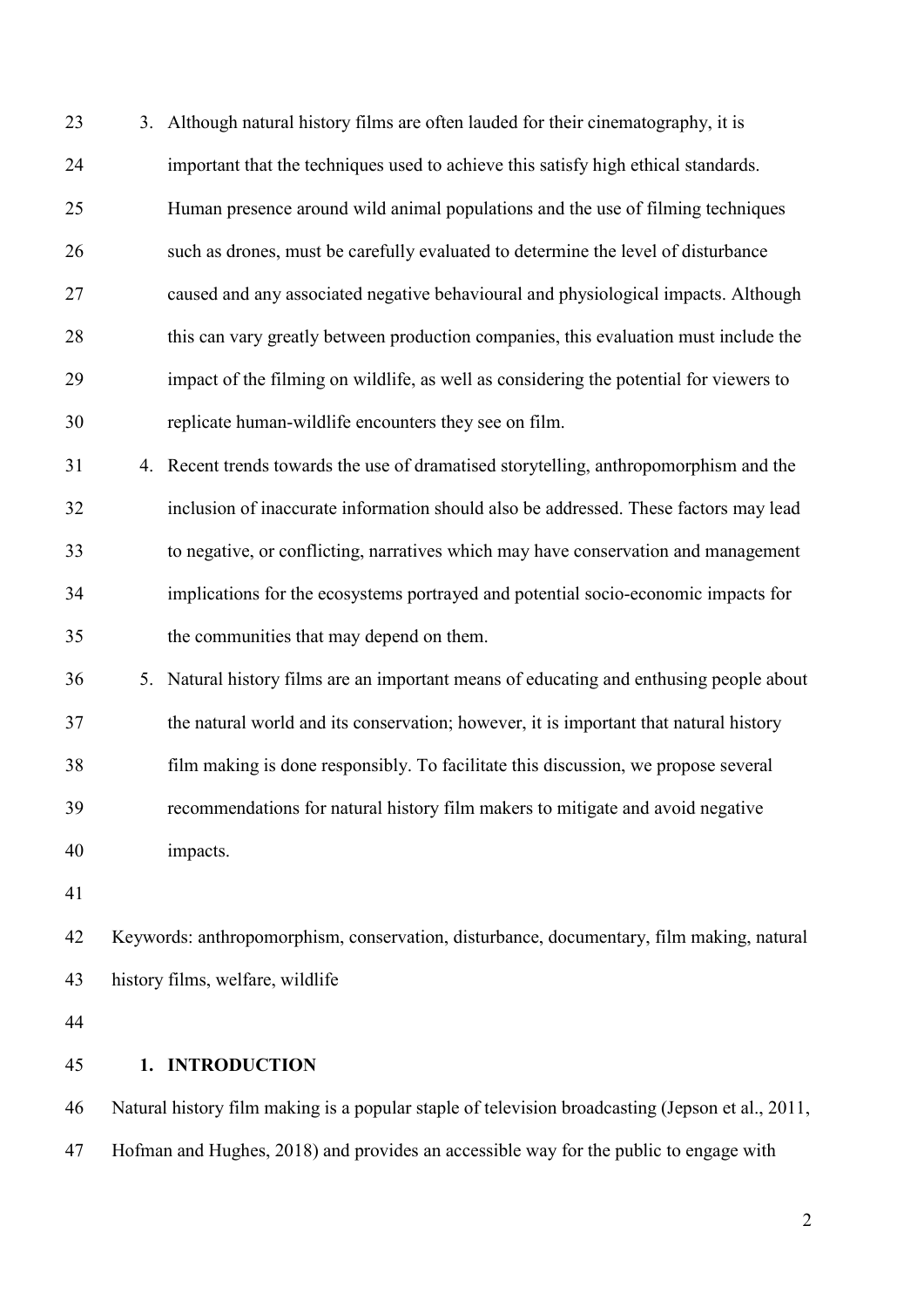nature and biodiversity. In recent years high profile 'blue-chip' series, such as *Blue Planet II*, *Dynasties*, *Serengeti* (all BBC) and *Our Planet* (Netflix) have tried to film wildlife and document the natural world in novel and engaging ways. These natural history films regularly attract audiences of millions of people and are sold to be shown around the world. However, natural history film productions have faced criticism for not addressing the substantial conservation threats faced by many of the species and ecosystems they feature (Jepson et al., 2011, Spector, 2012, Louson, 2018). In response to this criticism, and with audiences increasingly aware of the threats to many species and ecosystems worldwide, more recent natural history films, such as *Our Planet* and *Seven Worlds* (BBC), have increasingly included conservation messaging at the forefront of their storytelling (Jones et al., 2019). The positive impacts that these programmes can have on conservation is exemplified by the BBC series *Blue Planet II*, which included footage of marine plastic pollution and is cited as an important factor in raising public awareness of the issue and prompting increased regulation of single use plastics (Schröder and Chillcott, 2019).

 Although the positive effects of natural history film making have been covered in the literature [see Jones et al., (2019) and Hofman and Hughes (2018)], there are potential negative impacts to the conservation and welfare of wildlife that may be associated with natural history film productions. Some programmes that fall under the banner of natural history have been criticised for how they interact with wildlife and for taking a sensationalist approach to conservation biology, such as *Crocodile Hunter* with Steve Irwin. These products, and the resulting problems for animal conservation and welfare, have been previously discussed in the literature (Bradshaw et al., 2007, Northfield and McMahon, 2010). In this paper, rather than attempting a full review of industry practices, we will discuss some of the techniques employed in recent large-scale, 'blue-chip' natural history films, that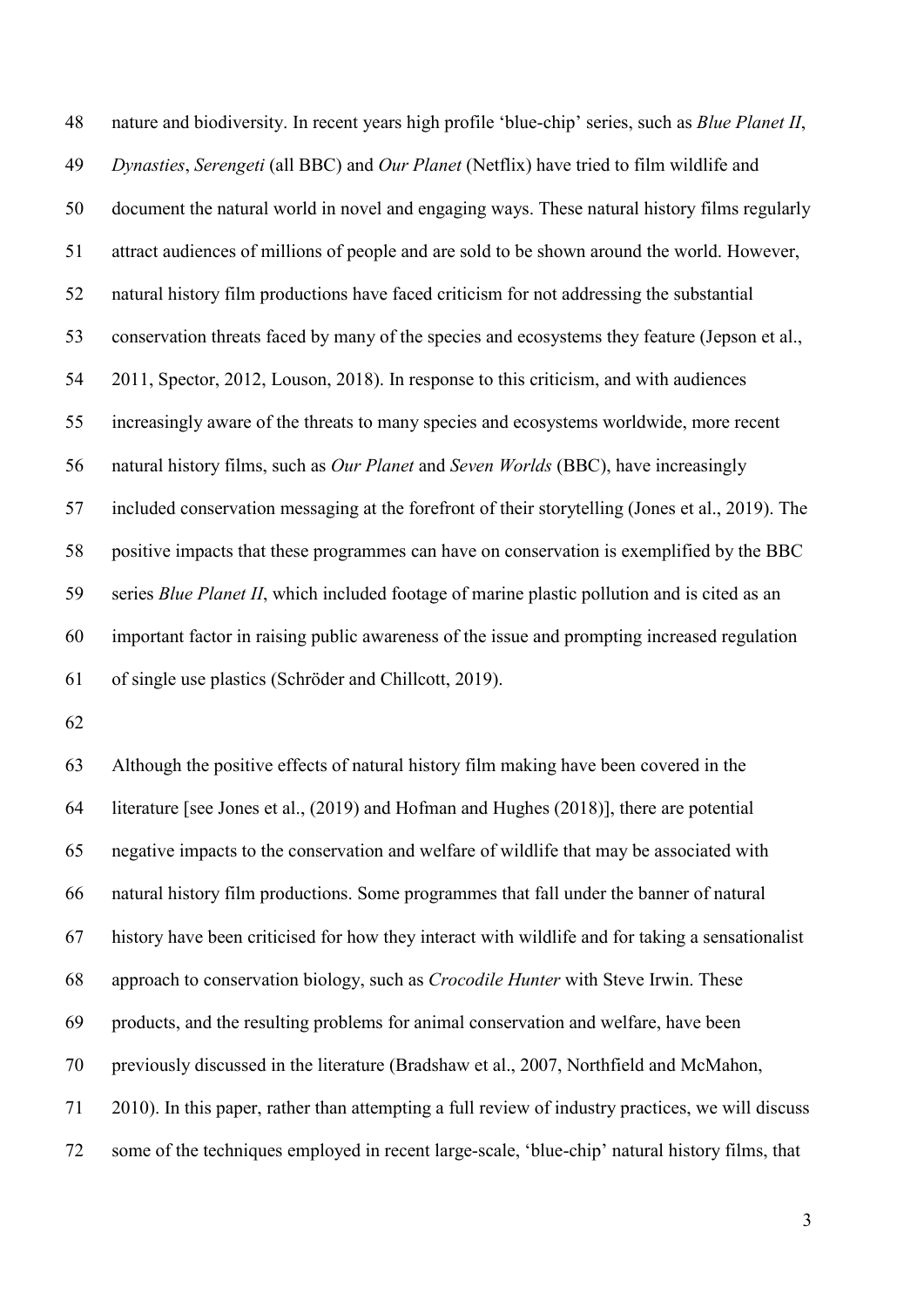are produced by some of the most trusted sources for natural history production. These films purportedly focus on capturing the natural behaviour of wildlife and are generally considered to be the 'gold standard' for natural history film production. We focus on these 'blue-chip' productions as they reach exceptionally large audiences and have the capacity to set best practice standards in the industry. We highlight the potential issues for conservation, from the techniques used in film making, and suggest recommendations to mitigate potential negative impacts.

### **2. DISTURBANCE**

 A major draw for viewers of 'blue-chip' natural history series is their visual splendour, with some film makers, such as the BBC Natural History Unit, becoming world-renowned for the cinematography of their productions. Achieving these visual sequences is often a result of film crews coming into close proximity with the wildlife they are filming, with the attendant risk of disturbing the animals they are featuring. The presence of people within an animal's habitat is not neutral – human presence has been shown to be associated with increased predation (Leblond et al., 2013), lost feeding opportunities (West et al., 2002, Christiansen et al., 2013), temporal shifts in activity (Gaynor et al., 2018), changes in habitat use (Ngoprasert et al., 2007), increased energy expenditure (Regel and Pütz, 1997) and decreased reproductive output (Ellenberg et al., 2006, McHuron et al., 2018). Remote populations, that are unfamiliar or naïve to the presence of humans, are particularly likely to be at risk (Ellis et al., 1991, Forney et al., 2017, Shannon et al., 2017). However, people's behaviour in the vicinity of wildlife can make a substantial difference in how the wildlife are affected by their presence (Ruhlen et al., 2003, Tablado and Jenni, 2017), and the careful behaviour of film crews can mitigate deleterious effects. Many natural history films now include 'life behind the lens' features, which provide insights into filming techniques, showing how the film was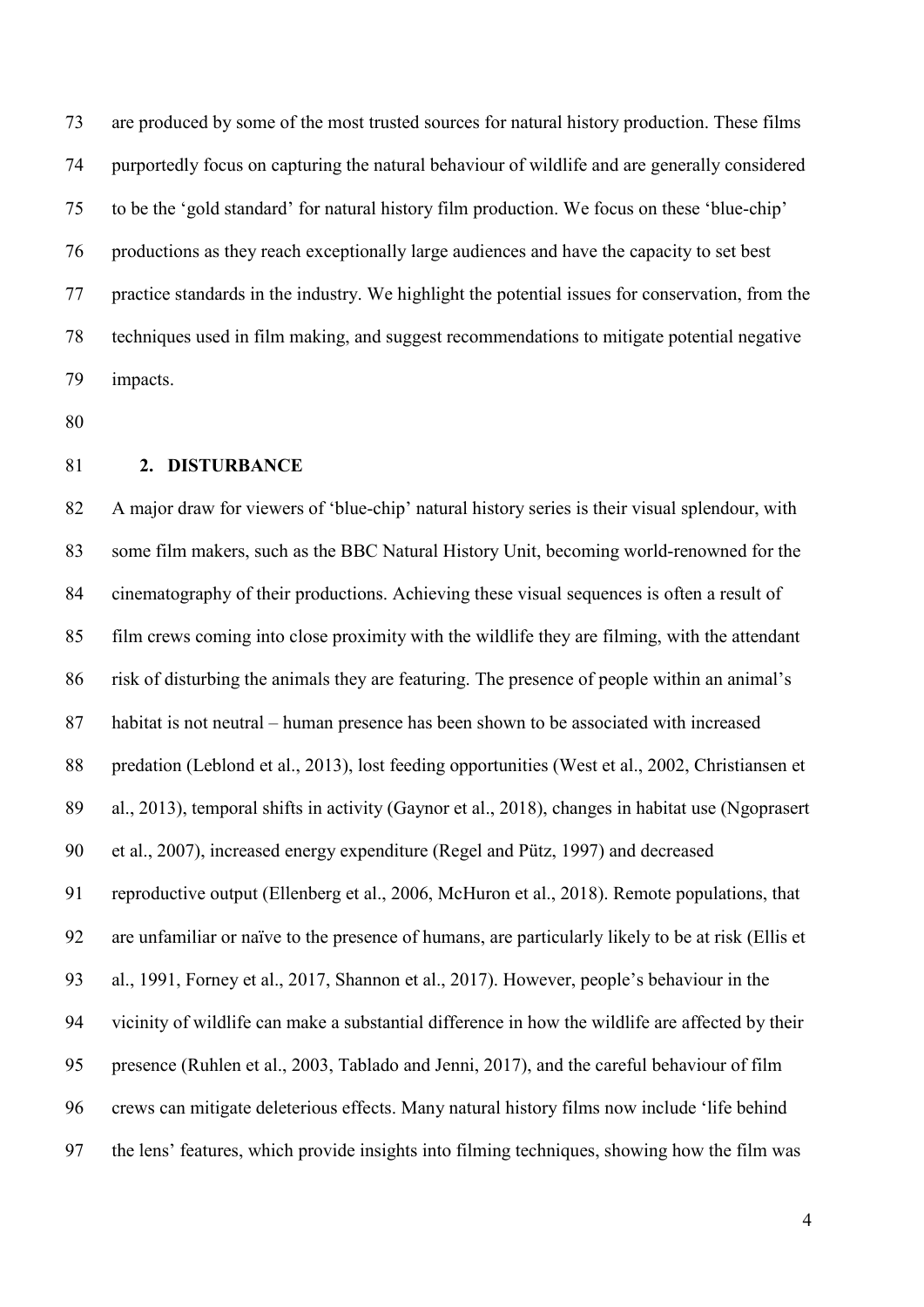made and how the film makers behaved around the wildlife featured. Natural history film makers and production companies are recognised as trusted experts by the public; in the same way that the main documentary can help educate people about conservation, these mini- features also provide an opportunity to show viewers the best-practice ways of filming, and behaving around, wild animals.

 Recent advancements in camera technologies for filming wild animal populations (Mulero- Pázmány et al., 2017) can play an important additional role in limiting human disturbance to wildlife during filming (Mills, 2010). For example, the use of drones, unmanned aerial vehicles (UAVs) and remote-controlled cameras for filming has developed rapidly in the past ten years (Connolly, 2007, Ivošević et al., 2015, Mulero-Pázmány et al., 2017). These cameras permit observation of wildlife behaviour that may not be possible using traditional hide-and-observe methods (Kross and Nelson, 2011), as well as being more cost effective, than direct observations (Cutler and Swann, 1999). Drones and UAVs have been used extensively to film the behaviour and ecology of multiple species across terrestrial and marine biomes (Christie et al., 2016). New techniques in film making can also have additional benefits and aid scientific research for example by filming behaviours for the first time, such as kea (*Nestor notabilis)* and orca (*Orcinus orca)* foraging behaviour (Nelson and 116 Fijn, 2013).

 Although drones and other technologies have the potential to cause lower levels of observable disturbance compared to traditional filming methods (Weissensteiner et al., 2015, Christie et al., 2016), the disturbance from drones on wildlife can be significant depending on how they are used and which species is being filmed (Bevan et al., 2018, Weimerskirch et al., 2018). For example, a review by Rebolo-Ifrán et al., (2019) found that species that utilise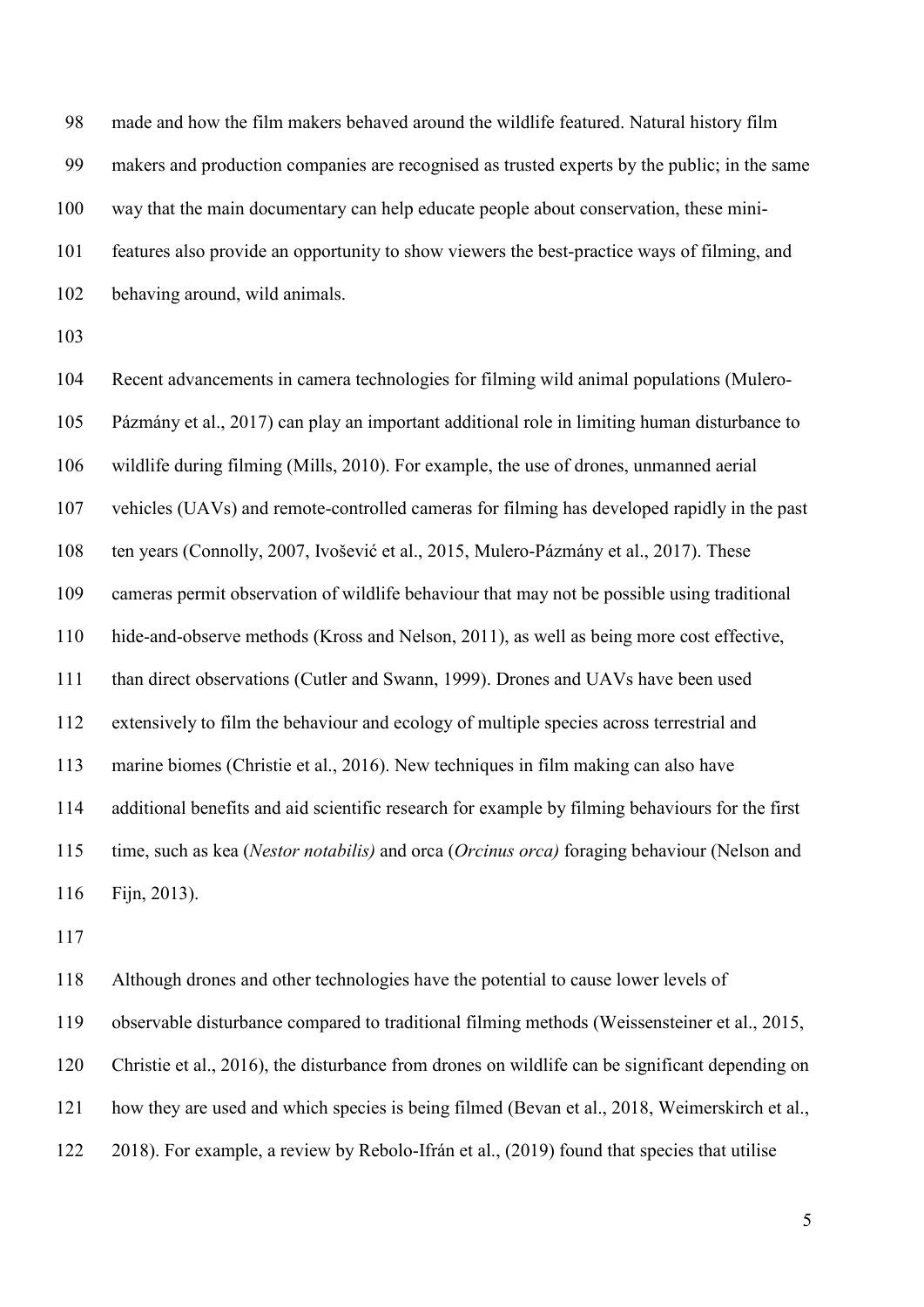terrestrial and aerial habitats are more likely to elicit behavioural responses to drones than marine species. Additionally, behavioural response to drones is also dependent on flight height but the height at which a response takes place is also species dependent (Rümmler et al., 2016, Bevan et al., 2018, Weimerskirch et al., 2018, Brunton et al., 2019). Careful consideration of how such technology is used, and whether it is appropriate, is therefore vital. An additional consideration is that drones, and other remote filming technology, are increasingly available to the wider public, and their inclusion in 'life behind the lens' features have the potential to influence public use of these technologies around wildlife. Although film crews cannot control the behaviour of their viewers, if the use of these technologies are advertised, it is also important to make clear what are the guidelines for their use when filming wildlife as well as any ethical concerns they may raise if used insensitively (Table 1, Figure 1).



Figure 1. A cheetah cub being disturbed at a kill by an amateur photographer's use of a remote camera in a National Park in Tanzania.

# **3. HUMAN-WILDLIFE INTERACTIONS**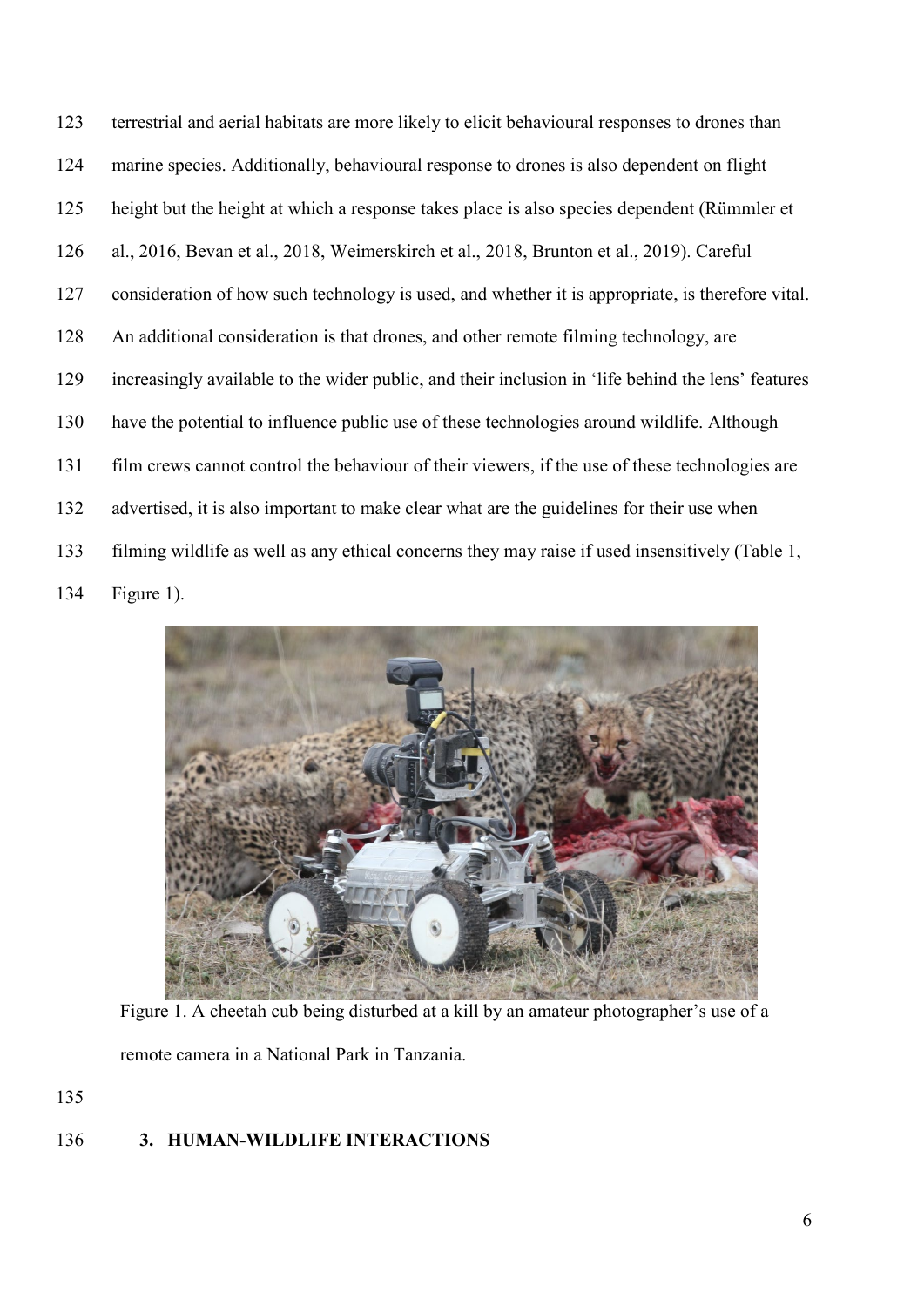Negative interactions between humans and wildlife are at the crux of many conservation issues, with human-wildlife conflict recognised as a leading threat to terrestrial large carnivores (Ripple et al., 2014). Careful consideration should be given before showing people in close proximity to, or interacting with, wildlife. For example, in the BBC *Dynasties* series, during the African wild dog (*Lycaon pictus*) episode (episode 4: Painted Wolves), the 'life behind the lens' feature (in this case called 'Dynasties: on location') showed extensive footage of film crews, presenters and interviewees on foot next to wild dog packs (Table 1). When wildlife experience non-threatening human activities frequently enough, they become habituated to human presence and are less likely to exhibit behaviours, such as flight responses (Gunther et al., 2018). This is of significant conservation concern for species, such as African wild dogs, for which human-wildlife conflict is a major threat (Gusset et al., 2009, Fraser-Celin et al., 2018). If carnivores become habituated to seeing people on foot, it may make it more difficult for herders from local communities to protect their livestock from depredation; which can ultimately lead to decreased tolerance and retaliatory killings of predators (McManus et al., 2015). Habituation of wild species can also lead to increased wildlife presence in urban areas, and an increase in animal-vehicle collisions (Kloppers et al., 2005). For those species that also pose a direct threat to human life, the risks of habituation and decreasing animals' wariness of people is an even greater ethical issue.

 Although it could be argued that the behaviour of one film crew over a short period of time may have limited impact on the wildlife featured, viewers seeing the behaviour of film crews and copying them could have serious negative consequences for some species. Showing footage of how film makers behave around wildlife gives an implicit endorsement of their behaviour, which may influence the behaviour of viewers. Exposure to human-wildlife interactions in the media is also linked to an increased desire to visit wildlife tourism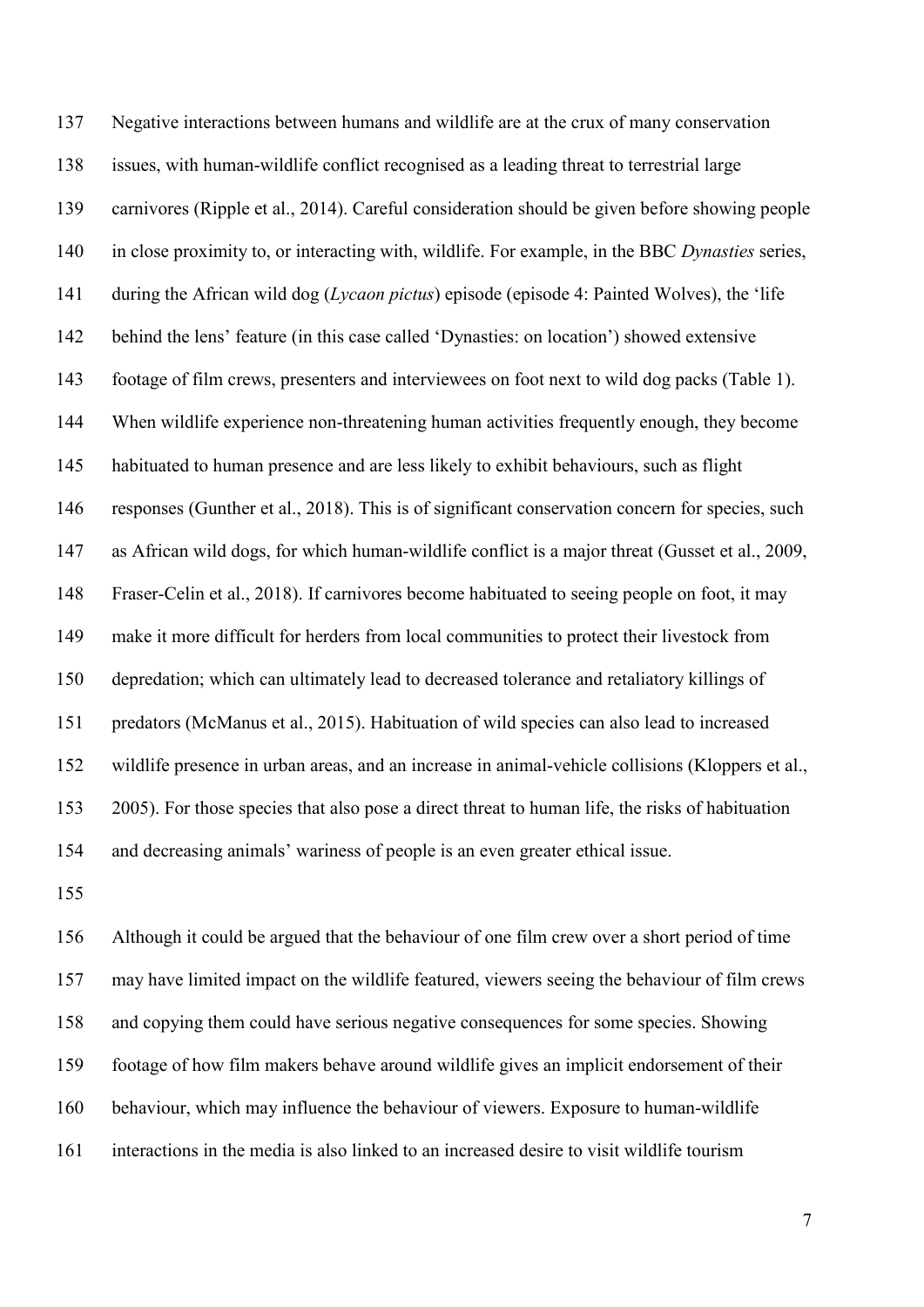attractions which offer the opportunity to interact with wild animals (van der Meer et al., 2019). These attractions are often detrimental to conservation and animal welfare (Moorhouse et al., 2015), and may blur people's perceptions of how dangerous wild animals are (van der Meer et al., 2019). Increased human-wildlife interaction can also increase the risk of the transmission of zoonotic disease (Albers et al., 2020, Santana, 2020), which in turn can decrease tolerance to wildlife (Decker et al., 2010, Decker et al., 2011). It has also been suggested, although not empirically tested, that exposure to images of human interactions with wild animals can not only encourage these interactions in others, but increase risky behaviour, such as taking selfies with wild animals, or trying to stroke wild animals on safari (van der Meer et al., 2019). These risky behaviours are dangerous, not only to the people participating in them, but may also lead to animals being labelled as "problem" or "dangerous" individuals and removed from the wild population (Found et al., 2018, Gunther et al., 2018). For example, concerns that imagery of human and primate interactions may lead to adverse conservation impacts recently led the IUCN SSC Primate Specialist Group to issue *Best Practice Guidelines for Responsible Images of Non-Human Primates* (Waters et al., 2021). These guidelines list several problems with disseminating images of people close to primates, including "Images of messengers with primates may make the general public want to obtain their own images very close to primates". In addition, an increased sharing of wildlife interactions on social media has been shown to exacerbate problems in illegal pet trade, particularly in endangered species (Nekaris et al., 2013). To avoid the trickle-down effect of poor behaviours to the public and amateur wildlife photographers/film makers, greater discussion during the 'life behind the lens' sections or disclaimers could be employed to make the public aware of the potential negative impacts such behaviours could have on wild animal conservation and welfare.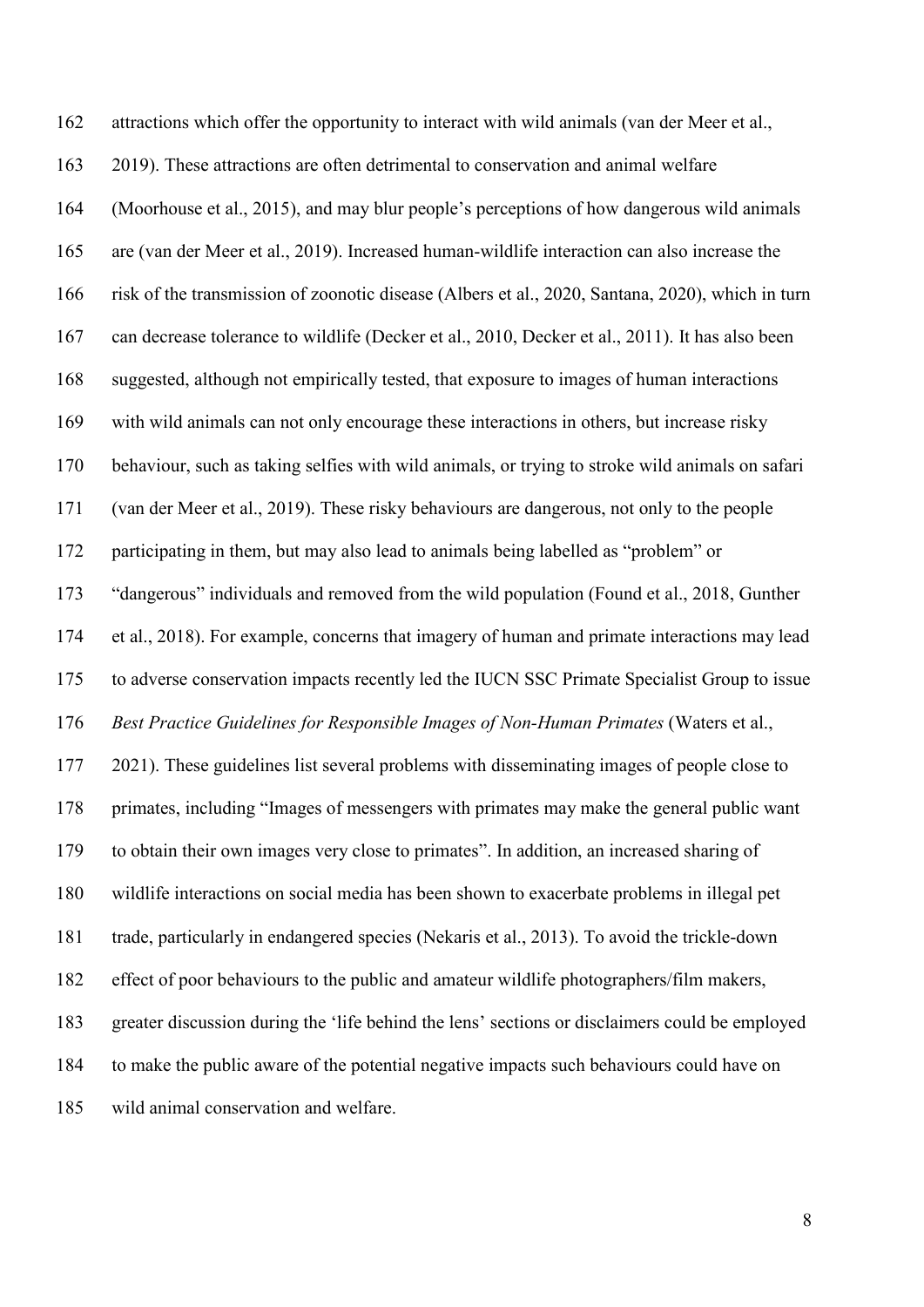186 Table 1. Select examples of potential negative impacts resulting from the footage shown, and the narratives used, in some natural history films.

187 Series/films are only included once, even where there were multiple examples of potential negative impacts within episodes/series.

188

| Programme<br>(episode)                   | <b>Example</b>                                                                                                                                                                 | Potential negative impact                                                                                                                                                                                                                                                                                                                                                      |
|------------------------------------------|--------------------------------------------------------------------------------------------------------------------------------------------------------------------------------|--------------------------------------------------------------------------------------------------------------------------------------------------------------------------------------------------------------------------------------------------------------------------------------------------------------------------------------------------------------------------------|
| Shark week                               | Sharks portrayed as violent killers                                                                                                                                            | May create a false perception of the level of danger these species pose,<br>which can lead to changes in management policy.                                                                                                                                                                                                                                                    |
| Bears (Maneaters)                        | Portrayal of bears as substantial threat to<br>human life                                                                                                                      | May create a false perception of the level of danger these species pose,<br>which can lead to changes in management policy.                                                                                                                                                                                                                                                    |
| Penguins - Spy in<br>the Huddle          | Male penguin described as having<br>"cheated" on female penguin with the<br>remote-controlled camera                                                                           | Highly anthropomorphised interpretation of animal behaviour, which can<br>lead to false and negative perceptions of species ecology.                                                                                                                                                                                                                                           |
| <b>Blue Planet Live</b><br>Revisited (1) | Programme contributors shown touching<br>and feeding wild sharks                                                                                                               | Unnecessary behaviour which is likely to disturb the sharks and affect<br>their foraging behaviour. Viewers may see this behaviour and believe it is<br>acceptable and safe to approach wild sharks, leading to harassment and/or<br>injuries to both people and sharks.                                                                                                       |
| Dynasties (4)                            | Film crew, presenters and contributors<br>shown on foot next to a pack of African<br>wild dogs                                                                                 | Wild dog packs may become further habituated to seeing humans on foot<br>as non-threatening which may lead to conflict with local communities if it<br>affects the ability of herders to prevent depredation of livestock.<br>Viewers may see this behaviour and believe it is acceptable and safe to<br>approach wild large carnivores leading to harassment and/or injuries. |
| Serengeti $(1, 2)$                       | Animals shown hissing and snarling at<br>the camera (including in episode 1: lions<br>at time points $05:06 \& 16:33$ ; episode 2:<br>cheetahs at time points $04:54 \& 51:49$ | To get these images of the animals, which include both adults and young<br>cubs, the camera must have been put extremely close them and, based on<br>the reactions filmed, appear to have caused them distress.                                                                                                                                                                |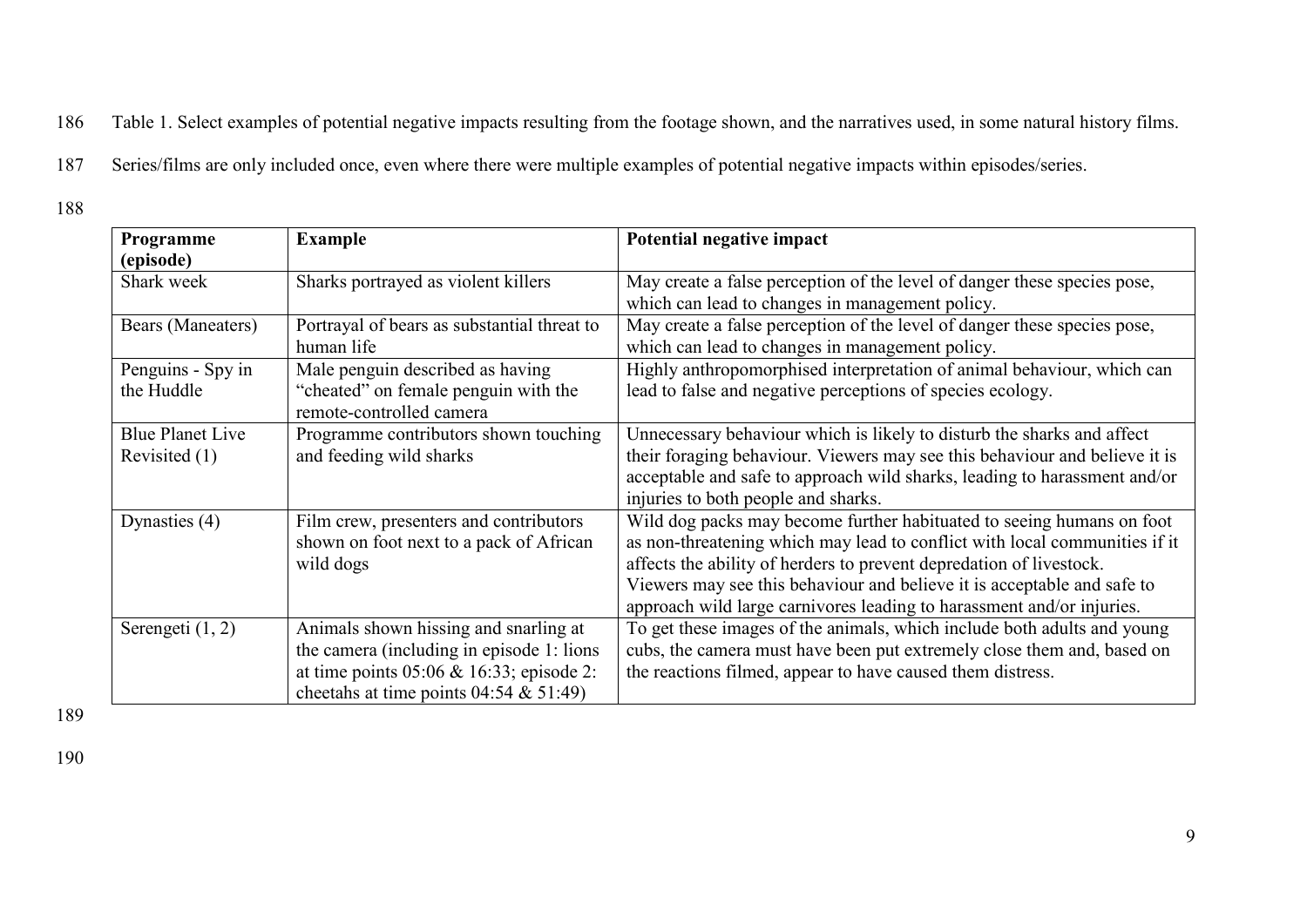#### **4. MISINFORMATION**

 Studies have long shown the ability of the media to influence popular opinion, social attitudes and wildlife and conservation policy (Lassiter et al., 1997, Muter et al., 2013). Misinformation shared via respected broadcasters can influence public perception of science (Thaler and Shiffman, 2015). Bad science, pseudoscience and fake science [defined by Thaler and Schiffman (2015) as "unsound conclusions drawn from valid premises; sound conclusions drawn from invalid premises; and unsound conclusions drawn from invalid premises respectively"] can be pervasive and spread effectively, so that misinformation may remain as 'fact' within the public domain, despite being debunked by modern science (Flaherty, 2011, Godlee et al., 2011, Thaler and Shiffman, 2015). For example, the persistent myth of lemming suicide originated in a Disney natural history documentary film *White Wilderness* from 1958 (Bousé, 1998, Louson, 2018). Following the release of the Animal Planet 'documentary', *Mermaids: The Body Found*, the National Oceanic and Atmospheric Administration (NOAA) had to release a statement in 2012 reminding people that mermaids are not real, after they were inundated with calls asking for the truth about mermaids (National Oceanic and Atmospheric Administration, 2012, Spector, 2012, Thaler and Shiffman, 2015). Reducing dissemination of inaccurate information is important as public perception of wildlife can play a significant role in setting public policy (McCombs and Shaw, 1972, Otten, 1992, Muter et al., 2013).

 The general public assume wildlife documentaries are a reliable source of information about the natural world (Pollo et al., 2009), especially when narrated by a trusted presenter or celebrity. Although storytelling and emotion can play important roles in audience engagement with wildlife documentaries (Chan, 2012, Tam et al., 2013), producers and film makers have a responsibility to ensure viewers are not misled by any information presented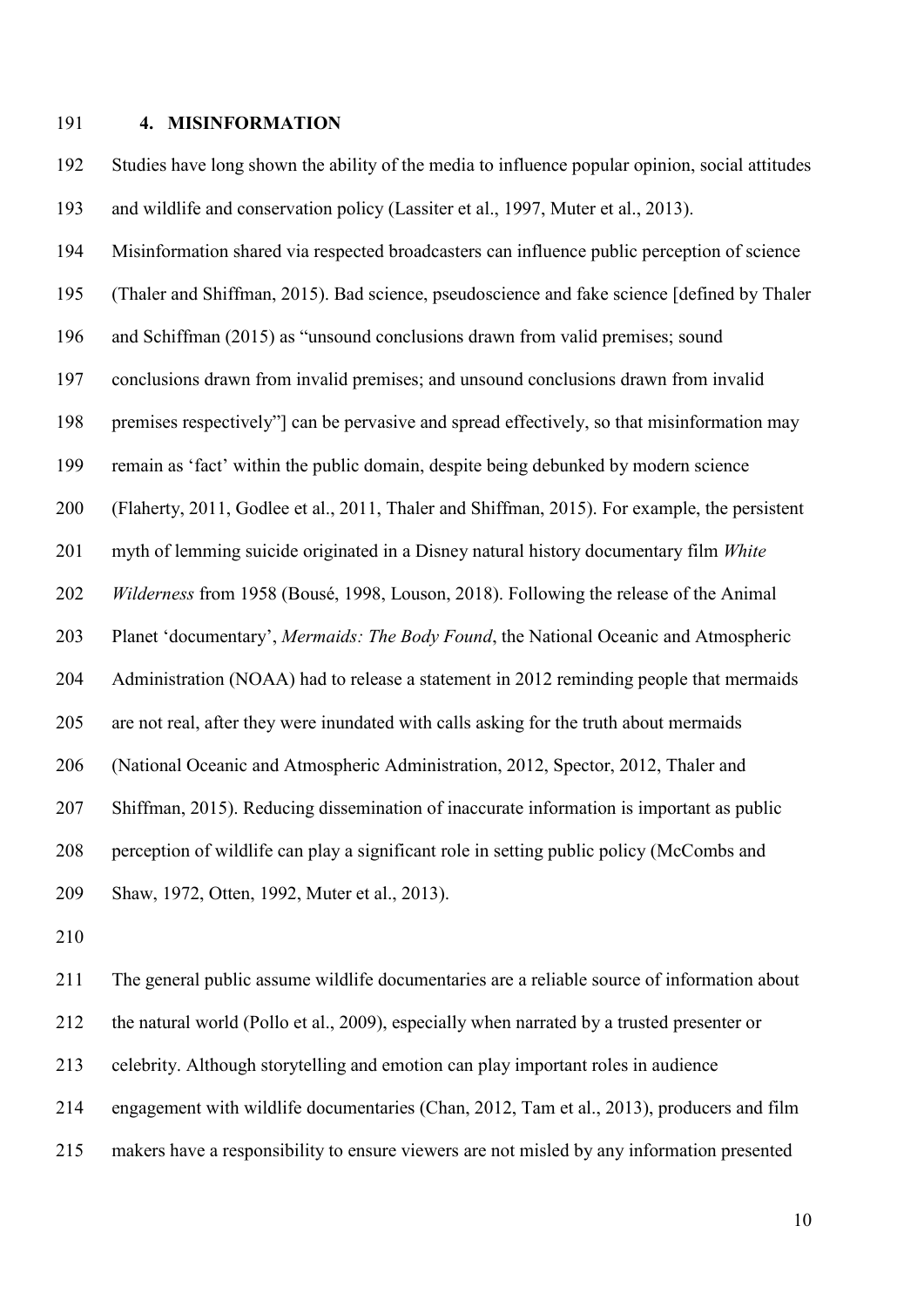as part of the film (Dingwall and Aldridge, 2006, Pollo et al., 2009). This is of particular relevance for TV channels such as PBS, National Geographic, ZDF, and the BBC Natural History Unit, who all have reputations for producing high quality, factual content; as such, material shown by those channels is particularly likely to be interpreted as factual and truthful information (Nichols, 2017).

 Innovation in natural history film making is important in order to keep engaging the public and ultimately to ensure that production companies achieve a financial return on their products. In recent years, starting with *Big Cat Diary* in 1996, there has been an increase in the use of increasingly dramatised, fabricated story lines and constructed narratives in natural history film making (Richards, 2014). Sir David Attenborough has been quoted saying that series such as *Dynasties* were "not ecological programmes…. but a new form of wildlife filmmaking" (Jones and Davies, 2019). This argument was particularly prominent in the response to the *Serengeti* series, shown on BBC One, where highly dramatised stories were 230 shown and compositing techniques were used to modify footage<sup>[1](#page-10-0)</sup> (Jones and Davies, 2019). In reply to criticisms, the BBC responded by saying *Serengeti* was a dramatisation, not a documentary (Jones and Davies, 2019). However, despite these assertions in the press, and the inclusion of a brief disclaimer at the beginning of the programmes, *Serengeti* and other heightened natural history programmes are advertised as, and categorised under, "Factual" 35 and "Documentaries" on the broadcasters' websites<sup>2</sup> and press releases (British Broadcasting Corperation, 2019a).

[https://www.youtube.com/watch?v=q\\_xY-aloS4k](https://www.youtube.com/watch?v=q_xY-aloS4k)

<span id="page-10-1"></span><span id="page-10-0"></span> $2 \frac{\text{https://www.youco.com water.}}{\text{https://www.bbc.co.uk/programmes/m0006hmc}}$  $2 \frac{\text{https://www.youco.com water.}}{\text{https://www.bbc.co.uk/programmes/m0006hmc}}$  $2 \frac{\text{https://www.youco.com water.}}{\text{https://www.bbc.co.uk/programmes/m0006hmc}}$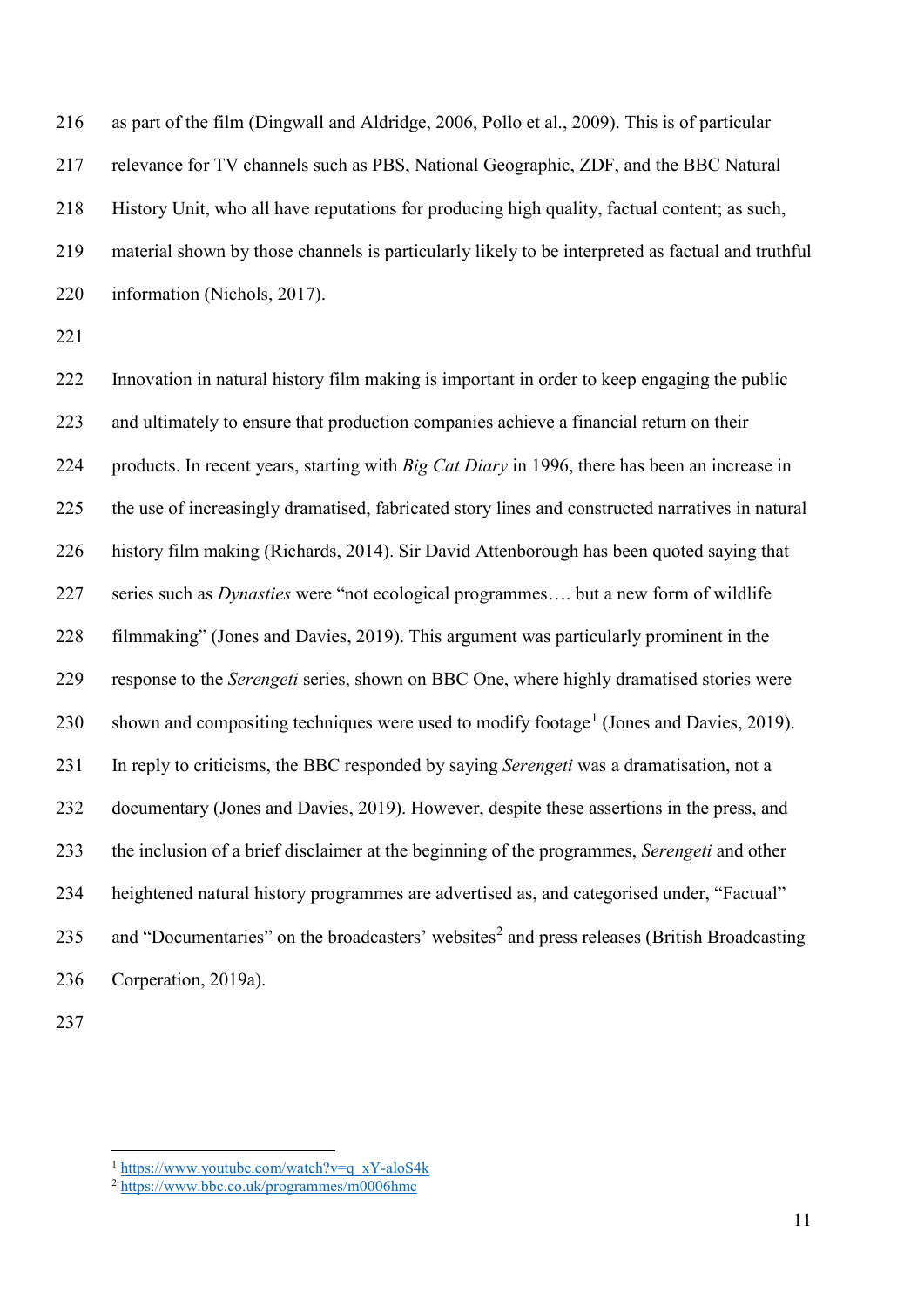The use of story and narratives in natural history film making can increase audience

engagement, in turn offering an opportunity to increase knowledge of the environment.

However, attempts to increase engagement must not be at the expense of including inaccurate

information, as this could decrease public knowledge and negatively impact conservation

efforts (Hight, 2017).

## **5. ANTHROPOMORPHISM**

 A narrative device that is incorporated in many natural history films is anthropomorphism, where human emotions, traits or behaviours are attributed to animals to promote empathy towards featured animals (Chan, 2012, Tam et al., 2013, Hight, 2017). Increasing empathy through anthropomorphism has the potential to increase conservation efforts (Chan, 2012). When animals are humanised, people find it easier to connect to these species and their environment, meaning they may be more likely to receive conservation support ahead of other species (Macdonald et al., 2015, Hausmann et al., 2017).

 However, adverse anthropogenic portrayals of some species may distort public perception, creating misconceptions and negative sentiments towards the species (Bousé, 2003, Hight, 2017, van der Meer et al., 2019). Natural history films which use dramatised characters and storylines (Richards, 2014), in which certain species are portrayed as heroes and villains, present inaccurate information about species' behaviour and the reasons behind it. For example, *March of the Penguins* was one of the first documentaries to use highly sentimentalised anthropomorphic techniques (Adcroft, 2011). Although it was successful at 260 public engagement, by using themes of anthropomorphic heroism, family and love, the film was heavily criticised for not portraying penguin behaviour accurately. This arguably led audiences to assume penguins are motivated by an anthropogenic perception of love rather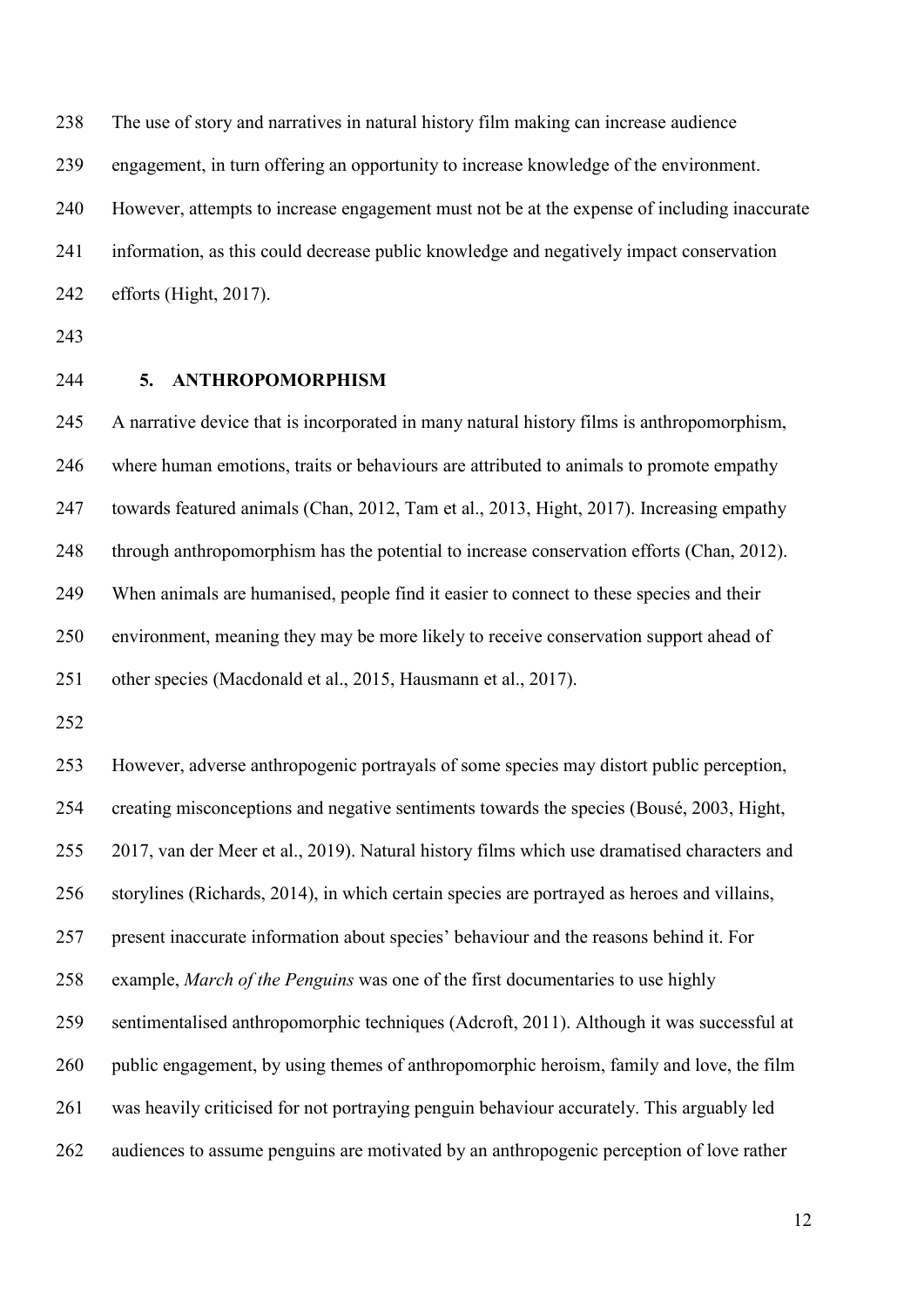than survival instincts, and therefore believe false information about the motivations and behaviours of this species (Adcroft, 2011, Hight, 2017). In this way, anthropomorphism can actually reduce peoples understanding of the natural world (Henderson and Anderson, 2005, Pollo et al., 2009, Hight, 2017).

 Certain groups of species are at particular risk of negative portrayals, despite being threatened species themselves and in need of conservation support. For example, shark species on documentaries are often portrayed with ominous background music which has been shown to increase negative attitudes towards sharks by the public (Nosal et al., 2016). They are also regularly portrayed as violent killers, such as during The Discovery Channel's *Shark Week* programming (Evans, 2015). Although The Discovery Channel's Shark Week may help increase conservation knowledge (O'Bryhim and Parsons, 2015), the emphasis on violence rather than conservation issues, can lead to a skewed perception of risks, and increased fear, of shark attacks (Myrick and Evans, 2014) which can drive public policy (McCagh et al., 2015).

## **6. RECOMMENDATIONS**

 There are numerous actions which would enable natural history film makers to address the issues raised above. Here, we discuss some of these approaches, the implementation of which would signal the commitment of film makers to ensuring high standards of behaviour and messaging around wildlife and conservation. Some of our recommendations may already be implemented by individual organisations and film makers or by following regulations specified by local filming permits. However, to our knowledge, there are no standardised industry guidelines, and as permitting regulations may vary between countries, we suggest these recommendations should become industry wide standard practice. This should ensure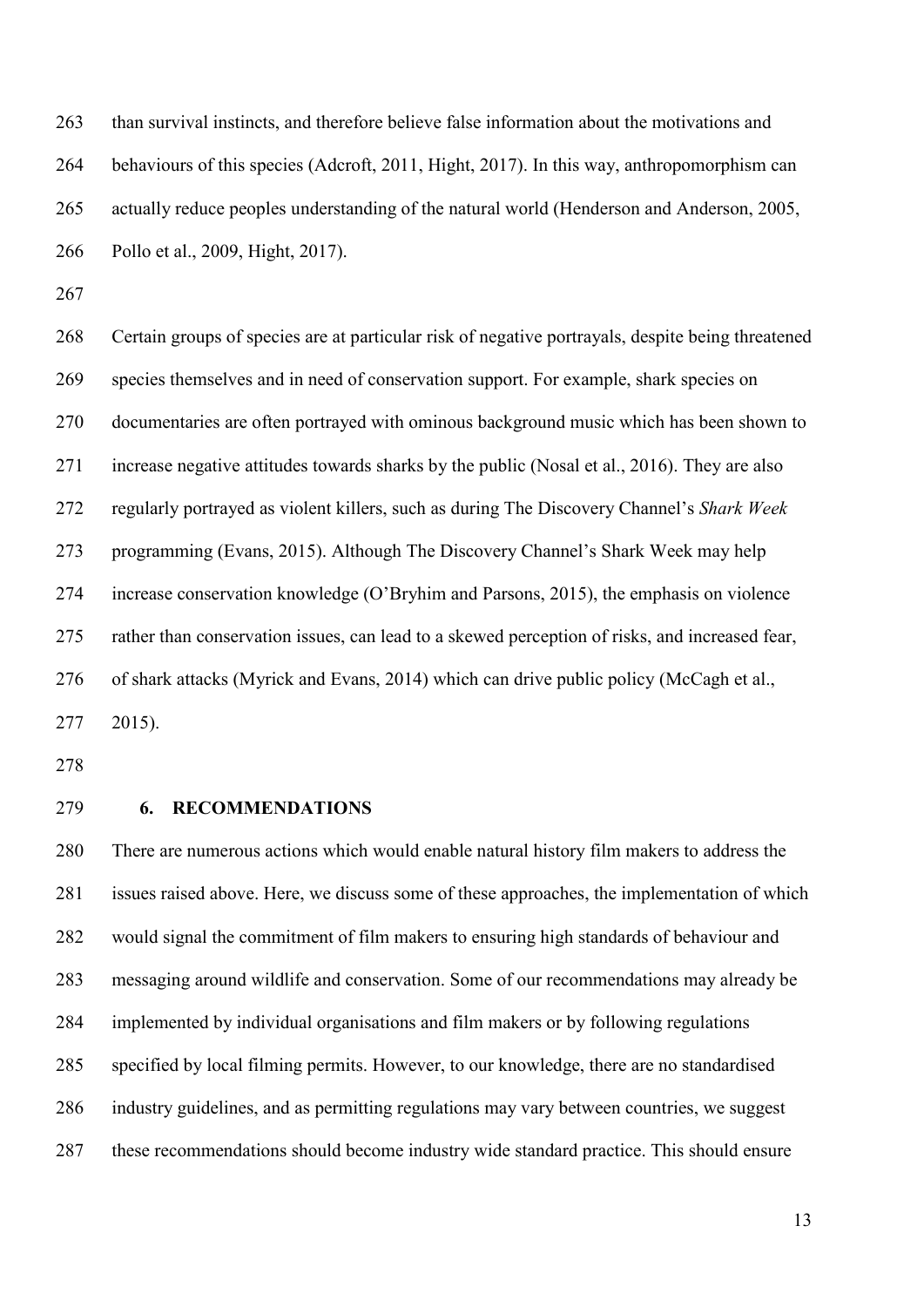general adherence to high ethical standards across production companies and filming localities.

- 
- **Codes of Conduct**

 Codes of conduct have been shown to be useful and effective as a method of establishing socially responsible behaviour within organisations (Erwin, 2011). They can outline the legal requirements, professional behaviour and conduct expected by the profession (Cowin et al., 2019), be set as a reference document to promote more ethical practices (Bennett et al., 2017) and reduce negative practices under taken (Adam and Rachman-Moore, 2004, Erwin, 2011). Codes of conduct have previously been suggested for those working with wildlife such as in camera trapping (Sharma et al., 2020) and ecotourism (Gjerdalen and Williams, 2000, Öqvist et al., 2018) and have been shown to help minimise disturbance to wildlife (Quiros, 2007). Codes of conduct can be expansive in their remit and could cover both how series are filmed and how the narratives within them are portrayed.

 Although some production companies, such as the BBC Natural History Unit, already have institutional guidelines for recording the natural world (British Broadcasting Corperation, 2019b), to our knowledge, this is neither standardised nor mandatory practice. Guidelines should apply to all productions, not only ones made entirely in-house (e.g., *Serengeti* appeared to contravene aspects of the BBC guidelines, but was shown on BBC One). As such, we recommend a code of conduct be established for natural history film makers in order to ensure compliance to appropriate filming practices.

### **Independent Ethical Review**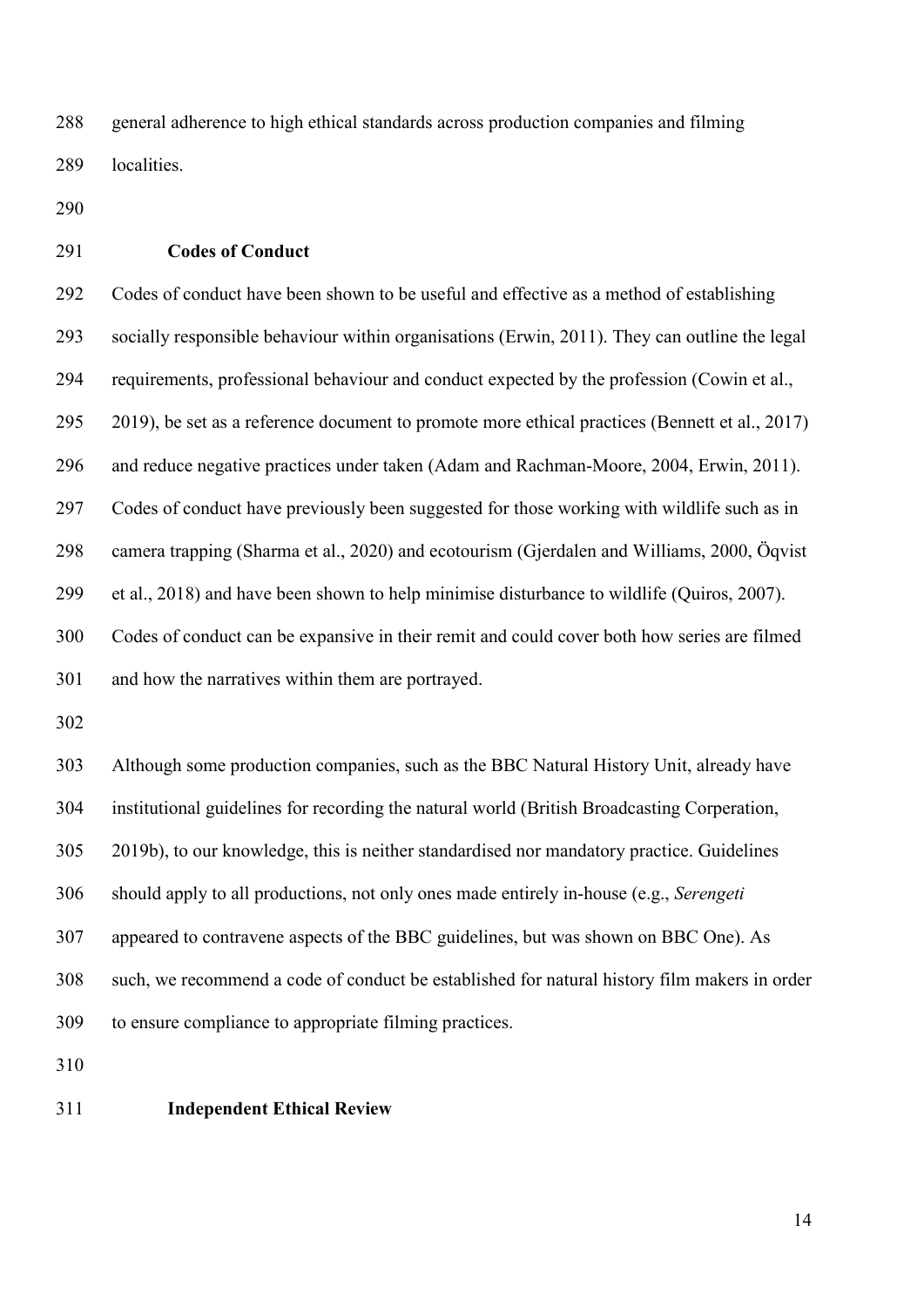Codes of conduct are valuable tools providing guidelines about acceptable behaviour. However, they are often reliant on individuals making judgements about how acceptable their proposed actions are. Within most scientific research institutions, in order to avoid such subjective decision making, research involving procedures and interactions with animals in the wild must first gain the approval of an independent ethics review committee before the work can be undertaken (E. Dyson and C. Calver, 2003). We argue that a similar process, which should include an independent panel of researchers, film makers and local stakeholders, exploring the filming techniques planned, would be beneficial for natural history film makers to incorporate into their pre-production planning. This would help to prevent potential negative impacts to target species.

## **Limiting and Monitoring Disturbance**

 The level of disturbance experienced by wildlife in response to filming techniques is often species specific. We suggest that, where available, assessments of species behavioural and physiological reactions from the literature should be carried out prior to filming, ideally as part of the pre-production ethical review, in order to ensure that only techniques and technologies that limit or minimise disturbance are employed. In addition, any disturbance behaviours that may occur from film making should be recorded and reported, in an open access database, reviewed by the independent ethics committee and mitigation measures put in place ahead of future film making projects. Where the use of filming techniques and technologies that have the potential to cause disturbance are featured in 'life behind the lens' documentaries, they should be accompanied with information on how the techniques were used and the associated ethical considerations

**Transparency**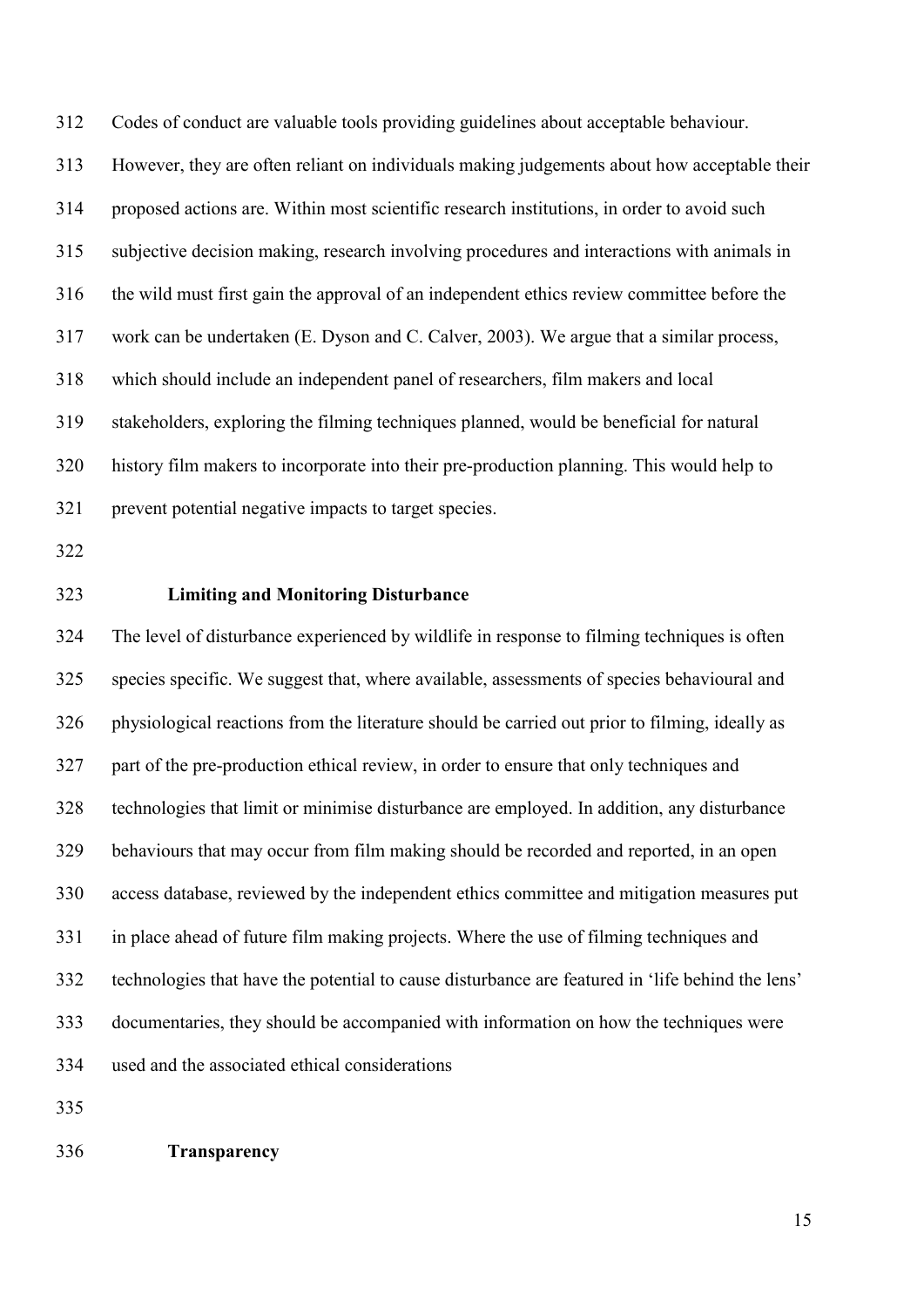Film makers have limited control of how a film is interpreted by the viewing audience. However, they are responsible for structuring programmes and developing their narratives. When producers decide that a more dramatised approach is required for a particular film, then these programmes should be advertised in a way that reflect this and enables viewers the best chances of assessing whether the information they are given is likely to be accurate. As such, we recommend that disclaimers before such shows and, where relevant, further detail in the 'life behind the lens' sections is included to increase transparency. These sections would also be a useful platform for filmmakers, should they decide the show filming techniques that could have impacts to wild animal populations, to discuss the ethical and conservation implications of those filmmaking techniques.

## **Accreditation**

 Accreditation establishes quality standards and verifies the status of service providers and their compliance with accepted standards at both national and international scales (Tabrizi et al., 2011, Ulker and Bakioglu, 2019). We propose that formal third-party accreditation, covering all aspects of natural history film making would be a valuable addition to natural history film production. Within other sections of the media, animal welfare accreditation is industry standard through the "No Animals Were Harmed" program of the American Humane Society. A similar third-party accreditation would signal to viewers that filming was conducted to high ethical standards which minimised disturbance and negative impacts to wildlife and conservation

**7. CONCLUSIONS**

 Natural history film making can play an important role in educating the public and in the conservation of wildlife. Natural history film making has substantial scope for influencing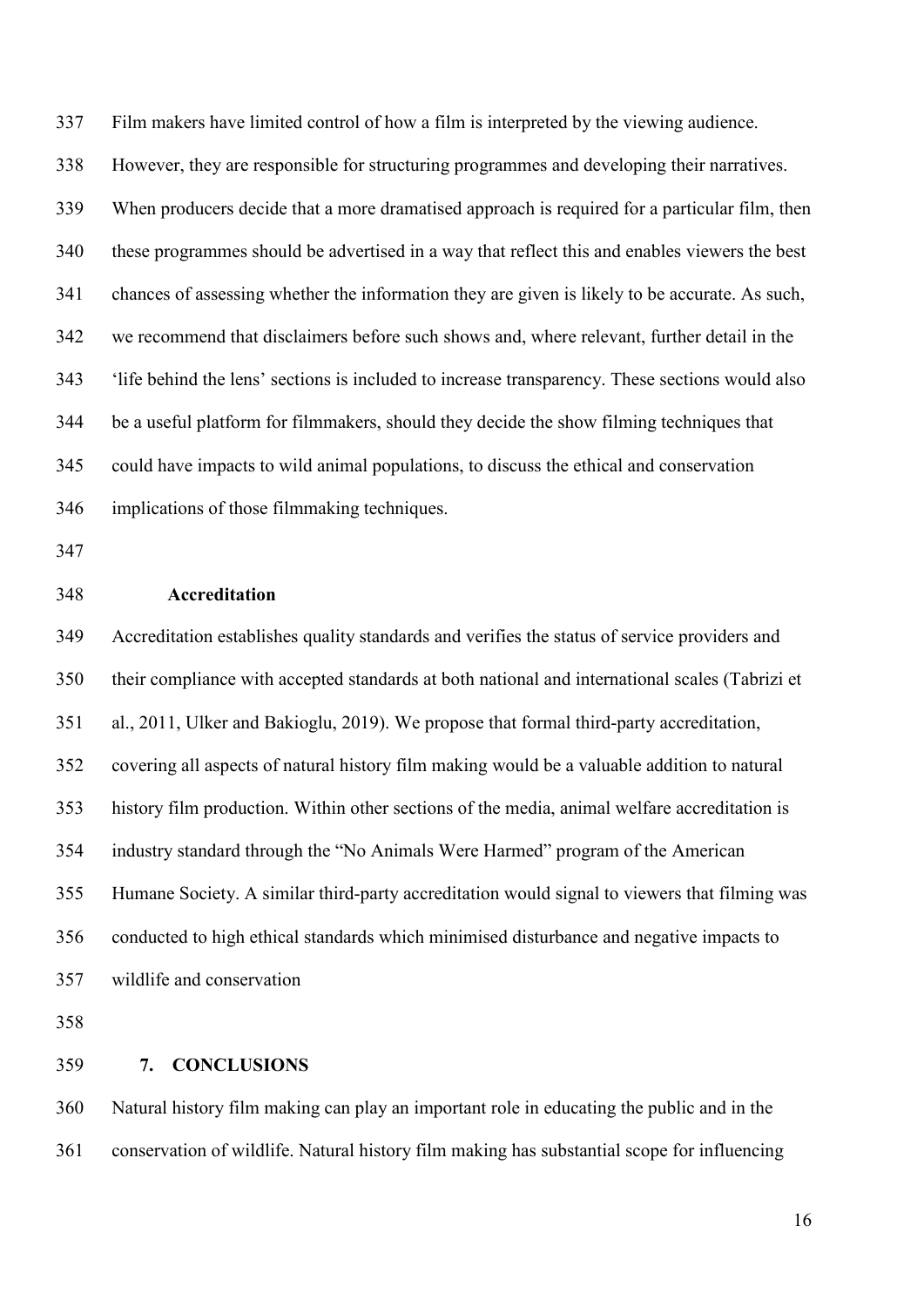public opinion and behaviour which can be used to increase conservation awareness (Schröder and Chillcott, 2019). However, natural history film making also has the potential to negatively impact wildlife and conservation, through disturbance and poor practice during filming and by incorporating misleading information and excessive anthropomorphism in the final production. Although individual production companies may have ethical guidelines (Richards, 2014), these may vary from company to company, and there is little information for specific filming practices to be assessed, or for documentaries to be accredited as following best practice.

 Human-wildlife interactions, and increased disturbance from human presence or filming technologies, can have a negative impact on wild populations, and compound conservation issues. Anthropomorphism and misinformation may lead to dissemination of incorrect conservation information which has the potential to cause issues with funding and conservation policy. However, through conscientious pre-production planning, and increasing transparency around dramatised storytelling, negative impacts from natural history film making can be limited, and natural history film making can continue to be an effective tool for increasing public understanding as well as aiding conservation efforts for a multitude of threatened species and ecosystems.

#### **ACKNOWLEDGEMENTS**

This work was supported by the Natural Environment Research Council (Grant No.

NE/L002485/1) to MJW, as part of the London NERC Doctoral Training Partnership.

Funding to DJC and DMPJ was provided by the Bertarelli Foundation and contributed to the

Bertarelli Programme in Marine Science. This research was funded by Research England.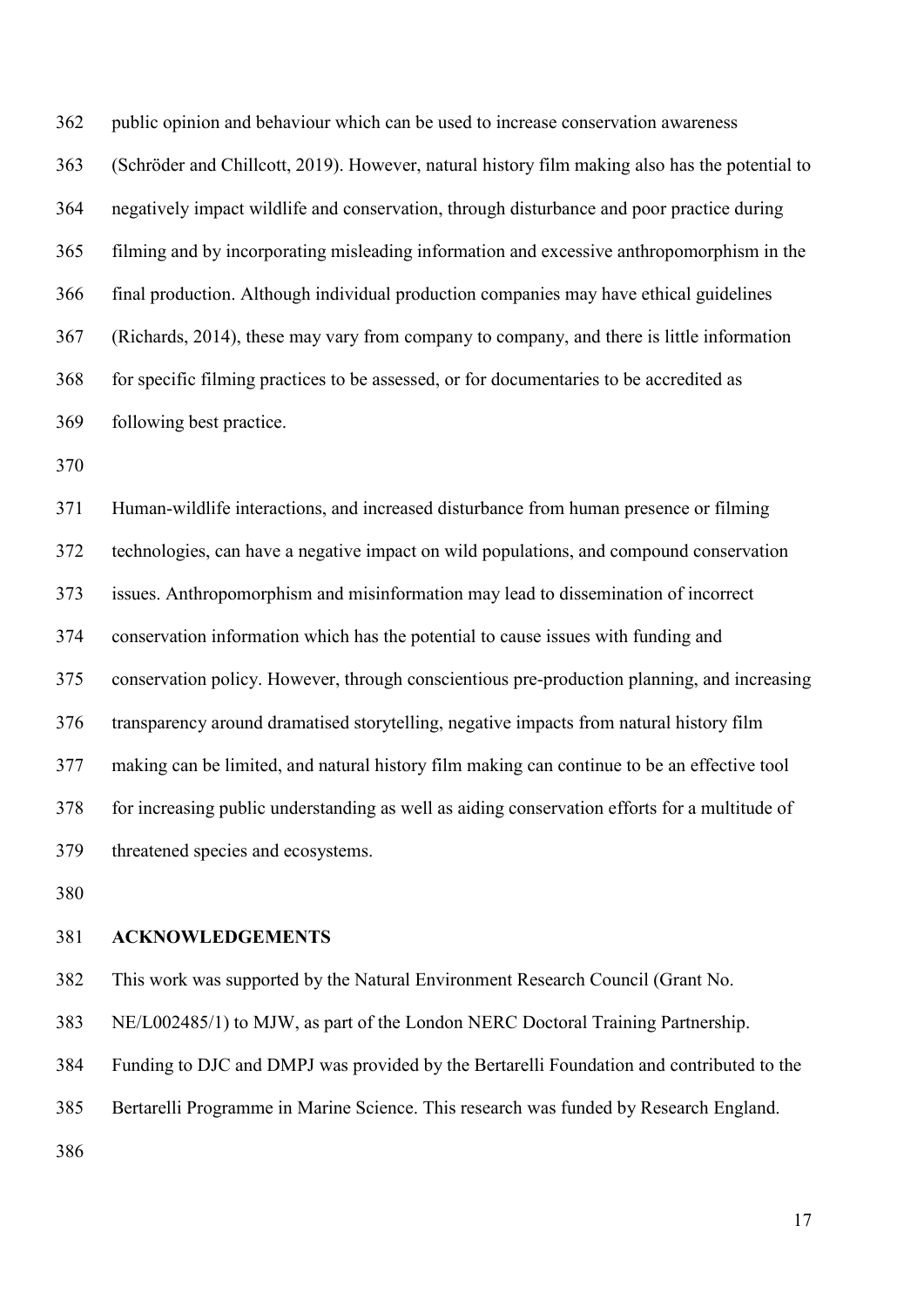| 387        | <b>CONFLICT OF INTEREST</b>                                                                         |
|------------|-----------------------------------------------------------------------------------------------------|
| 388        | The authors declare no conflicts of interest.                                                       |
| 389        |                                                                                                     |
| 390        | <b>AUTHORS' CONTRIBUTIONS</b>                                                                       |
| 391        | MJW and HMKO conceived and formulated the perspective and led the writing of the                    |
| 392        | manuscript. DJC, DMPJ and SMD aided formulating the perspective, and reviewed and                   |
| 393        | edited the manuscript.                                                                              |
| 394        |                                                                                                     |
| 395        | <b>REFERENCES</b>                                                                                   |
| 396<br>397 | Adam, A. M. & Rachman-Moore, D. 2004. The methods used to implement an ethical Code                 |
| 398        | of Conduct and employee attitudes. Journal of Business Ethics, 54(3), 225-244                       |
| 399        | https://doi.org/10.1007/s10551-004-1774-4                                                           |
| 400        | Adcroft, J. 2011. Reframing perceptions of anthropomorphism in wildlife film and                    |
| 401        | <i>documentary</i> . University of Otago.                                                           |
| 402        | Albers, H. J., Lee, K. D., Rushlow, J. R. & Zambrana-Torrselio, C. 2020. Disease risk from          |
| 403        | human-environment interactions: environment and development economics for joint                     |
| 404        | conservation-health policy. Environmental and Resource Economics, 76(4), 929-944                    |
| 405        | 10.1007/s10640-020-00449-6                                                                          |
| 406        | Bennett, N. J., Teh, L., Ota, Y., Christie, P., Ayers, A., Day, J. C., Franks, P., Gill, D., Gruby, |
| 407        | R. L., Kittinger, J. N., Koehn, J. Z., Lewis, N. A., Parks, J., Vierros, M., Whitty, T. S.,         |
| 408        | Wilhelm, A., Wright, K., Aburto, J. A., Finkbeiner, E. M., Gaymer, C. F., Govan, H.,                |
| 409        | Gray, N., Jarvis, R. M., Kaplan-Hallam, M. & Satterfield, T. 2017. An appeal for a                  |
| 410        | code of conduct for marine conservation. Marine Policy, 81, 411-418                                 |
| 411        | https://doi.org/10.1016/j.marpol.2017.03.035                                                        |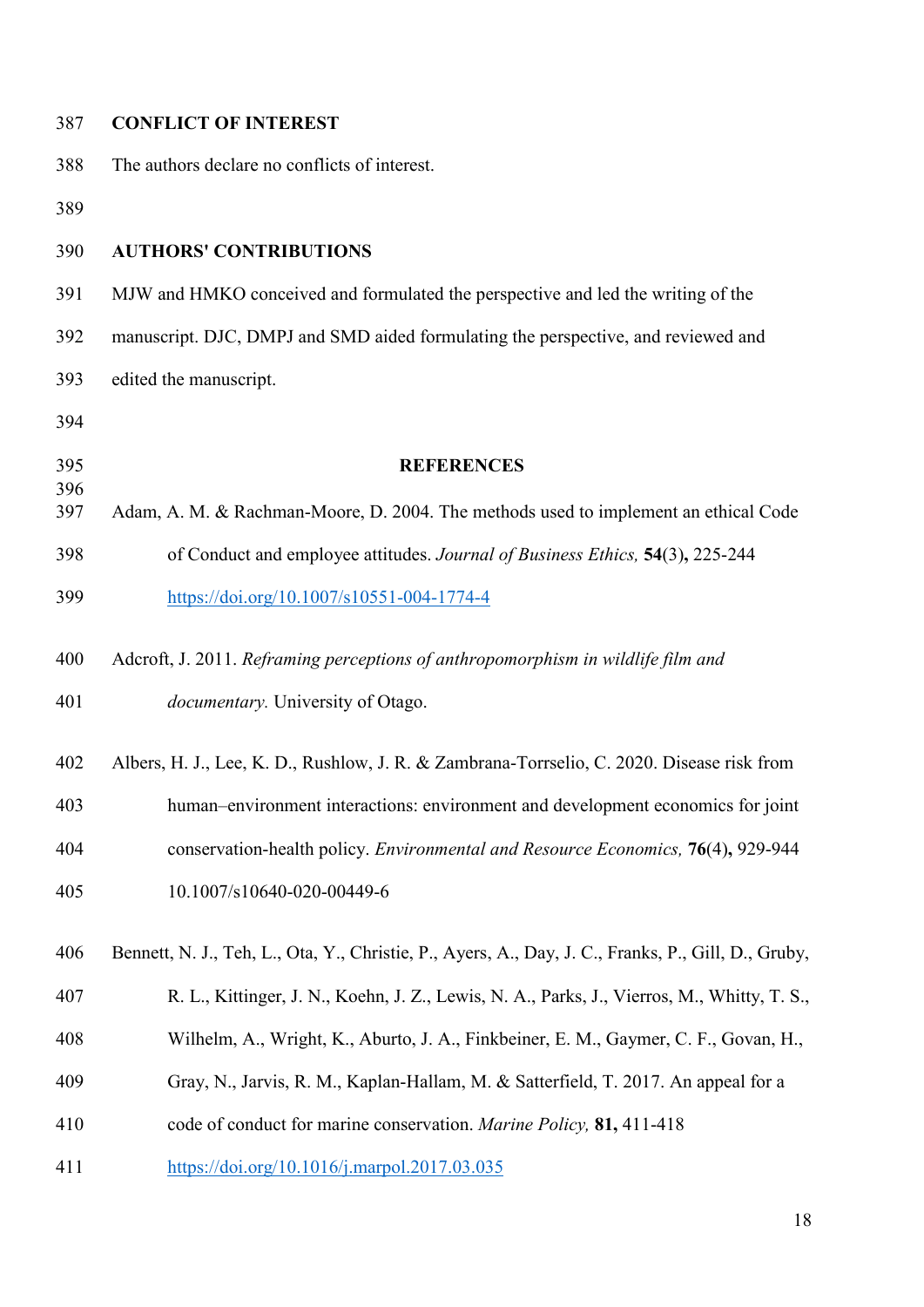| 412 | Bevan, E., Whiting, S., Tucker, T., Guinea, M., Raith, A. & Douglas, R. 2018. Measuring         |
|-----|-------------------------------------------------------------------------------------------------|
| 413 | behavioral responses of sea turtles, saltwater crocodiles, and crested terns to drone           |
| 414 | disturbance to define ethical operating thresholds. PloS one, 13(3), e0194460-                  |
| 415 | e0194460 https://doi.org/10.1371/journal.pone.0194460                                           |
| 416 | Bousé, D. 1998. Are wildlife films really "nature documentaries"? Critical Studies in Media     |
| 417 | Communication, 15(2), 116-140                                                                   |
| 418 | Bousé, D. 2003. False intimacy: close-ups and viewer involvement in wildlife films. Visual      |
| 419 | Studies, 18(2), 123-132 https://doi.org/10.1080/14725860310001631994                            |
| 420 | Bradshaw, C. J. A., Brook, B. W. & Mcmahon, C. R. 2007. Dangers of sensationalizing             |
| 421 | conservation biology. Conservation Biology, 21(3), 570-571                                      |
| 422 | https://doi.org/10.1111/j.1523-1739.2007.00698.x                                                |
| 423 | British Broadcasting Corperation. 2019a. BBC Studios' Serengeti and Wild Metropolis secure      |
| 424 | global pre-sales [Online]. Available:                                                           |
| 425 | https://www.bbc.co.uk/mediacentre/bbcstudios/2019/Serengeti-and-Wild-Metropolis-                |
| 426 | secure-global-pre-sales [Accessed 25/02/2021].                                                  |
| 427 | British Broadcasting Corperation. 2019b. Guidance: recording the natural world [Online].        |
| 428 | Available: https://www.bbc.com/editorialguidelines/guidance/natural-world                       |
| 429 | [Accessed 15/02/2021].                                                                          |
| 430 | Brunton, E., Bolin, J., Leon, J. & Burnett, S. 2019. Fright or flight? Behavioural responses of |
| 431 | kangaroos to drone-based monitoring. Drones, 3(2), 41                                           |
| 432 | https://doi.org/10.3390/drones3020041                                                           |
|     |                                                                                                 |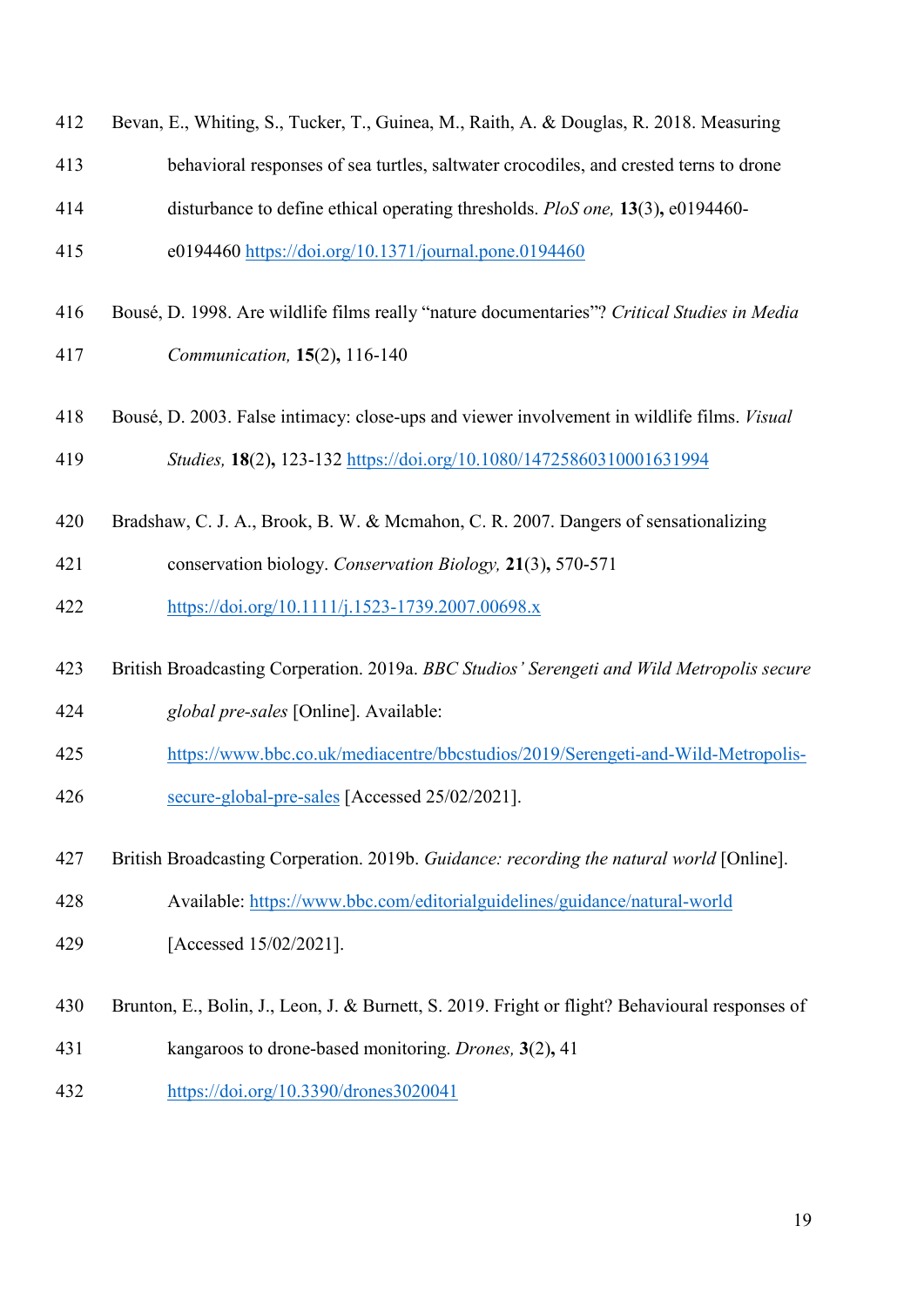- Chan, A. a. Y.-H. 2012. Anthropomorphism as a conservation tool. *Biodiversity and Conservation,* **21**(7)**,** 1889-1892<https://doi.org/10.1007/s10531-012-0274-6>
- Christiansen, F., Rasmussen, M. & Lusseau, D. 2013. Whale watching disrupts feeding
- activities of minke whales on a feeding ground. *Marine Ecology Progress Series,* **478,**
- 239-251<https://doi.org/10.3354/meps10163>
- Christie, K. S., Gilbert, S. L., Brown, C. L., Hatfield, M. & Hanson, L. 2016. Unmanned
- aircraft systems in wildlife research: current and future applications of a
- transformative technology. *Frontiers in Ecology and the Environment,* **14**(5)**,** 241-251
- <https://doi.org/10.1002/fee.1281>
- Connolly, C. 2007. Wildlife‐spotting robots. *Sensor Review,* **27**(4)**,** 282-287
- 10.1108/02602280710821407
- Cowin, L. S., Riley, T. K., Heiler, J. & Gregory, L. R. 2019. The relevance of nurses and
- midwives code of conduct in Australia. *International Nursing Review,* **66**(3)**,** 320-328 <https://doi.org/10.1111/inr.12534>
- Cutler, T. L. & Swann, D. E. 1999. Using remote photography in wildlife ecology: a review. *Wildlife Society Bulletin,* **27**(3)**,** 571-581
- Decker, D. J., Evensen, D. T. N., Siemer, W. F., Leong, K. M., Riley, S. J., Wild, M. A.,
- Castle, K. T. & Higgins, C. L. 2010. Understanding risk perceptions to enhance
- communication about human-wildlife interactions and the impacts of zoonotic disease. *ILAR Journal,* **51**(3)**,** 255-261 10.1093/ilar.51.3.255
- Decker, D. J., Siemer, W. F., Wild, M. A., Castle, K. T., Wong, D., Leong, K. M. & Evensen,
- D. T. N. 2011. Communicating about zoonotic disease: strategic considerations for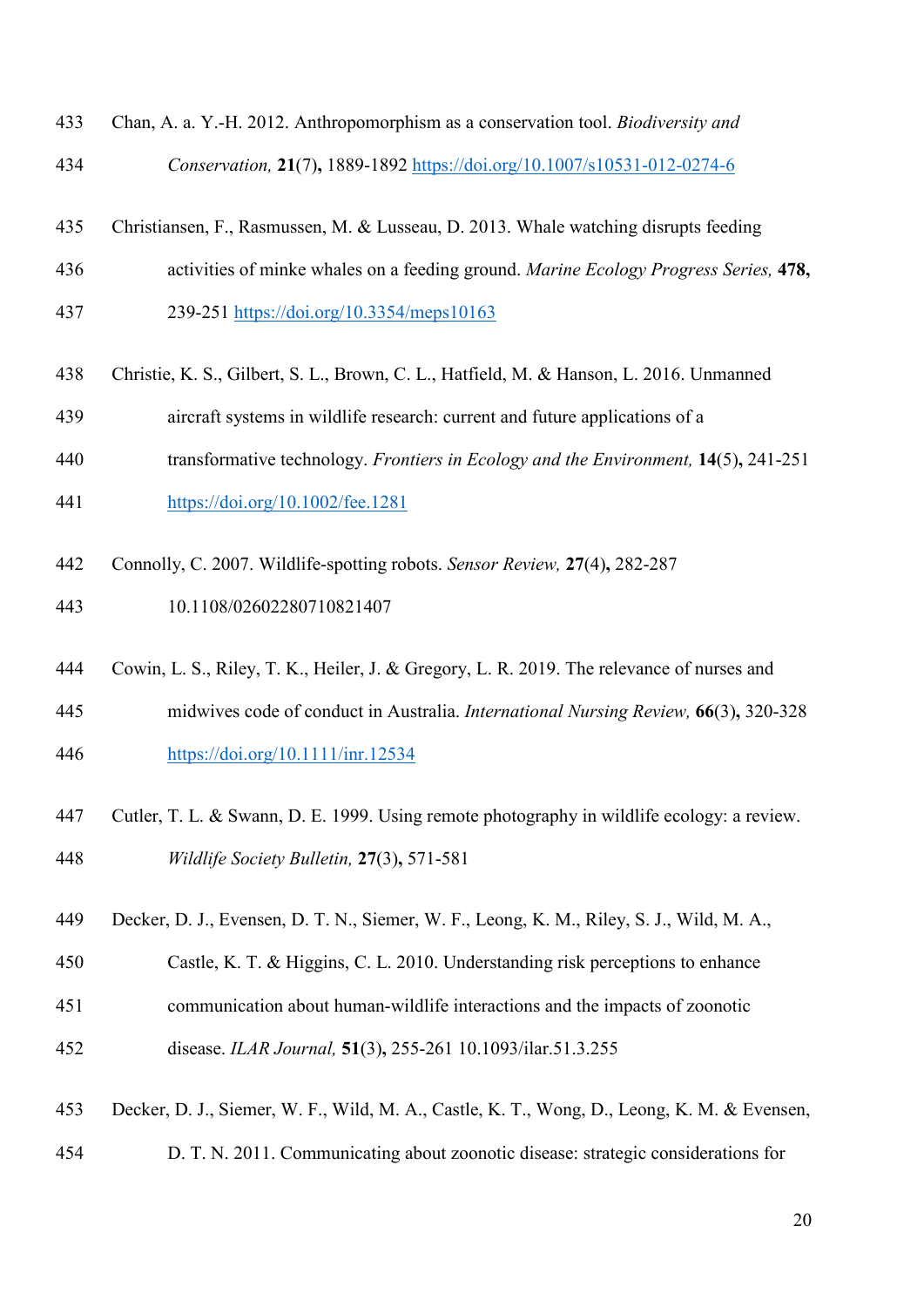wildlife professionals. *Wildlife Society Bulletin,* **35**(2)**,** 112-119

## <https://doi.org/10.1002/wsb.29>

- Dingwall, R. & Aldridge, M. 2006. Television wildlife programming as a source of popular
- scientific information: a case study of evolution. *Public Understanding of Science,*
- **15**(2)**,** 131-152<https://doi.org/10.1177/0963662506060588>
- E. Dyson, S. & C. Calver, M. 2003. The value of Animal Ethics Committees for wildlife research in conservation biology - an Australian perspective. *Pacific Conservation Biology,* **9**(2)**,** 86-94<https://doi.org/10.1071/PC030086>
- Ellenberg, U., Mattern, T., Seddon, P. J. & Jorquera, G. L. 2006. Physiological and
- reproductive consequences of human disturbance in Humboldt penguins: the need for
- species-specific visitor management. *Biological Conservation,* **133**(1)**,** 95-106
- <https://doi.org/10.1016/j.biocon.2006.05.019>
- Ellis, D. H., Ellis, C. H. & Mindell, D. P. 1991. Raptor responses to low-level jet aircraft and
- sonic booms. *Environmental Pollution,* **74**(1)**,** 53-83 [https://doi.org/10.1016/0269-](https://doi.org/10.1016/0269-7491(91)90026-S) [7491\(91\)90026-S](https://doi.org/10.1016/0269-7491(91)90026-S)
- Erwin, P. M. 2011. Corporate codes of conduct: the effects of code content and quality on
- ethical performance. *Journal of Business Ethics,* **99**(4)**,** 535-548
- <https://doi.org/10.1007/s10551-010-0667-y>
- Evans, S. 2015. Shark week and the rise of infotainment in science documentaries.
- *Communication Research Reports,* **32**(3)**,** 265-271
- <https://doi.org/10.1080/08824096.2015.1052903>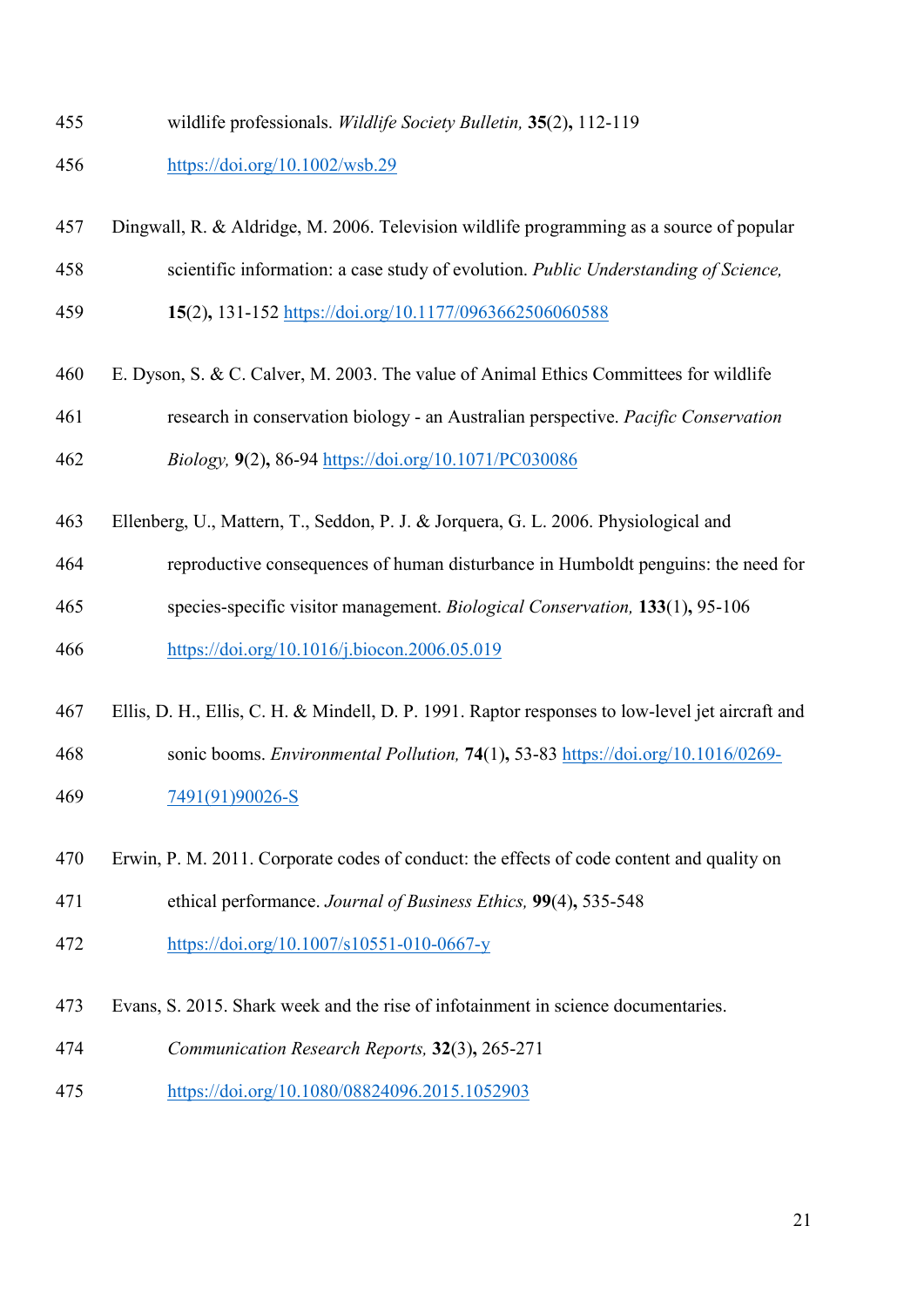- Flaherty, D. K. 2011. The vaccine-autism connection: a public health crisis caused by unethical medical practices and fraudulent science. *Annals of Pharmacotherapy,* **45**(10)**,** 1302-1304<https://doi.org/10.1345/aph.1Q318>
- Forney, K. A., Southall, B. L., Slooten, E., Dawson, S., Read, A. J., Baird, R. W. &
- Brownell, R. L., Jr. 2017. Nowhere to go: noise impact assessments for marine
- mammal populations with high site fidelity. *Endangered Species Research,* **32,** 391- 413<https://doi.org/10.3354/esr00820>
- Found, R., Kloppers, E. L., Hurd, T. E. & St. Clair, C. C. 2018. Intermediate frequency of
- aversive conditioning best restores wariness in habituated elk (*Cervus canadensis*).
- *PLOS ONE,* **13**(6)**,** e0199216<https://doi.org/10.1371/journal.pone.0199216>
- Fraser-Celin, V.-L., Hovorka, A. J. & Silver, J. J. 2018. Human conflict over wildlife:
- exploring social constructions of African wild dogs (*Lycaon pictus*) in Botswana.
- *Human Dimensions of Wildlife,* **23**(4)**,** 341-358
- <https://doi.org/10.1080/10871209.2018.1443528>
- Gaynor, K. M., Hojnowski, C. E., Carter, N. H. & Brashares, J. S. 2018. The influence of
- human disturbance on wildlife nocturnality. *Science,* **360**(6394)**,** 1232-1235
- <https://doi.org/10.1126/science.aar7121>
- Gjerdalen, G. & Williams, P. W. 2000. An evaluation of the utility of a whale watching code
- of conduct. *Tourism Recreation Research,* **25**(2)**,** 27-36
- <https://doi.org/10.1080/02508281.2000.11014909>
- Godlee, F., Smith, J. & Marcovitch, H. 2011. Wakefield's article linking MMR vaccine and autism was fraudulent. *BMJ,* **342,** c7452<https://doi.org/10.1136/bmj.c7452>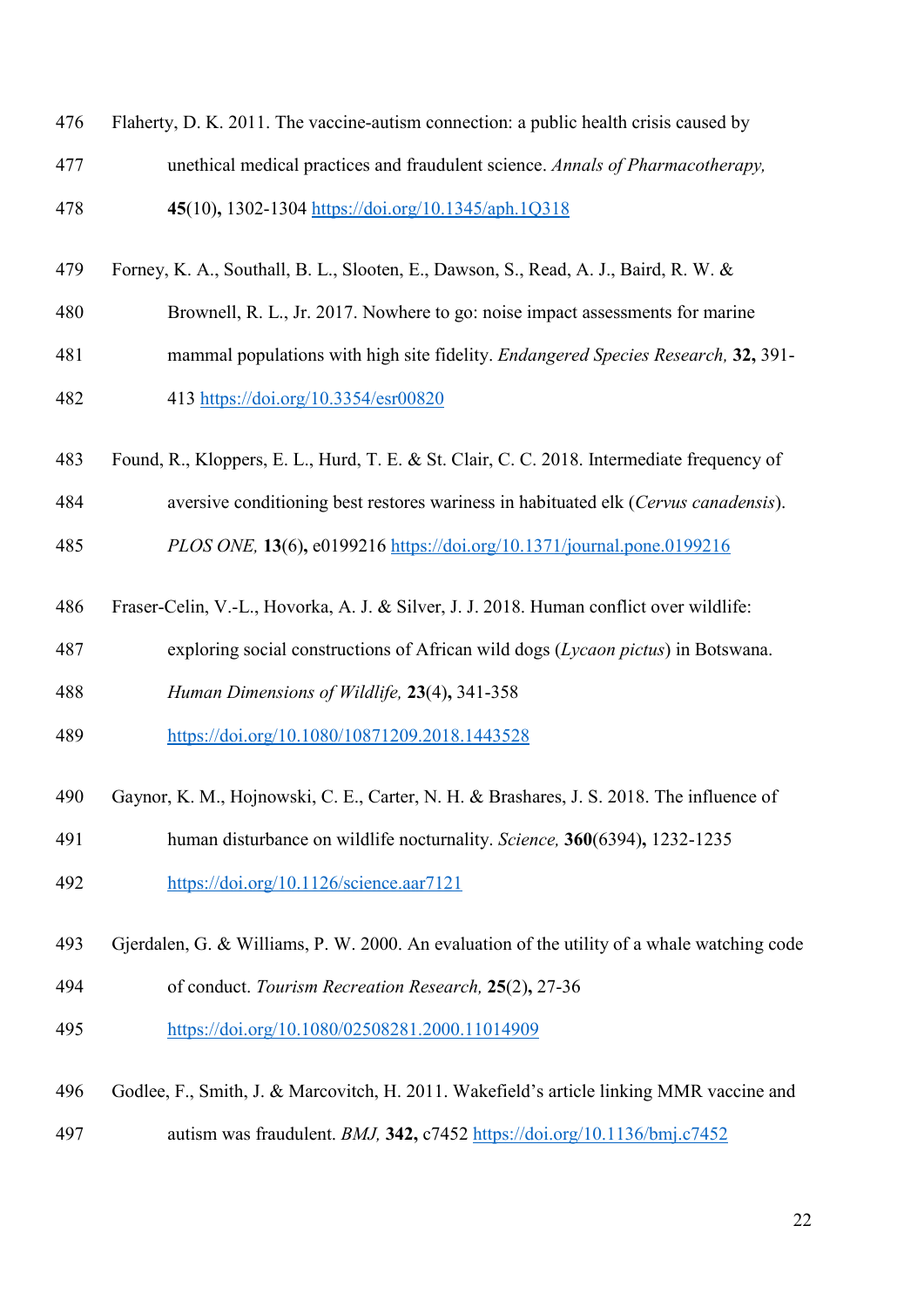| 498 | Gunther, K. A., Wilmot, K. R., Cain, S. L., Wyman, T. C., Reinertson, E. G. & Bramblett, A. |
|-----|---------------------------------------------------------------------------------------------|
| 499 | M. 2018. Managing human-habituated bears to enhance survival, habitat                       |
| 500 | effectiveness, and public viewing. Human–Wildlife Interactions, 12(3), 7                    |
| 501 | https://doi.org/10.26077/83cn-mh23                                                          |
| 502 | Gusset, M., Swarner, M. J., Mponwane, L., Keletile, K. & Mcnutt, J. W. 2009. Human-         |
| 503 | wildlife conflict in northern Botswana: livestock predation by endangered African           |
| 504 | wild dog Lycaon pictus and other carnivores. Oryx, $43(1)$ , 67-72                          |
| 505 | https://doi.org/10.1017/S0030605308990475                                                   |
| 506 | Hausmann, A., Slotow, R., Fraser, I. & Di Minin, E. 2017. Ecotourism marketing alternative  |
| 507 | to charismatic megafauna can also support biodiversity conservation. Animal                 |
| 508 | Conservation, 20(1), 91-100 https://doi.org/10.1111/acv.12292                               |
| 509 | Henderson, A. & Anderson, M. 2005. Pernicious portrayals: the impact of children's          |
| 510 | attachment to animals of fiction on animals of fact. Society & Animals, $13(4)$ , 297       |
| 511 | https://doi.org/10.1163/156853005774653645                                                  |
| 512 | Hight, S. R. 2017. Does anthropomorphism affect people's ability to distinguish fact from   |
| 513 | <i>fiction?</i> , University of Otago.                                                      |
| 514 | Hofman, K. & Hughes, K. 2018. Protecting the Great Barrier Reef: analysing the impact of a  |
| 515 | conservation documentary and post-viewing strategies on long-term conservation              |
| 516 | behaviour. Environmental Education Research, 24(4), 521-536                                 |
| 517 | https://doi.org/10.1080/13504622.2017.1303820                                               |
| 518 | Ivošević, B., Han, Y.-G., Cho, Y. & Kwon, O. 2015. The use of conservation drones in        |
| 519 | ecology and wildlife research. Journal of Ecology and Environment, 38(1), 113-118           |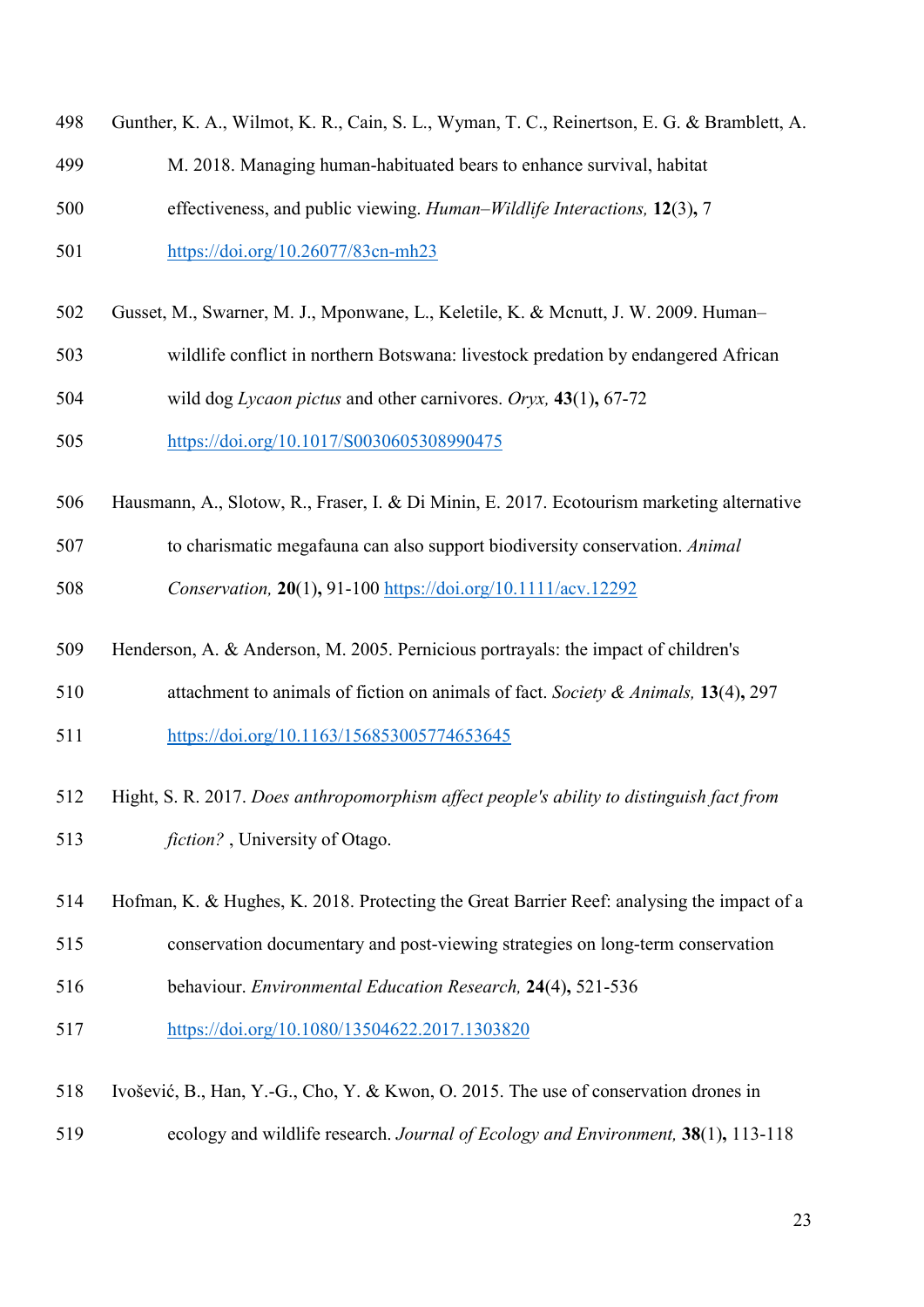| 520 | Jepson, P., Jennings, S., Jones, K. E. & Hodgetts, T. 2011. Entertainment value: should the  |
|-----|----------------------------------------------------------------------------------------------|
| 521 | media pay for nature conservation? Science, 334(6061), 1351                                  |
| 522 | https://doi.org/10.1126/science.1213189                                                      |
| 523 | Jones, A. & Davies, G. 2019. BBC mocked over Serengeti wildlife show that takes a walk on    |
| 524 | the CGI side. Available: https://www.thetimes.co.uk/article/bbc-mocked-over-                 |
| 525 | serengeti-wildlife-show-that-takes-a-walk-on-the-cgi-side-ddx8xg832 [Accessed]               |
| 526 | $16/02/2021$ ].                                                                              |
| 527 | Jones, J. P. G., Thomas-Walters, L., Rust, N. A. & Veríssimo, D. 2019. Nature documentaries  |
| 528 | and saving nature: reflections on the new Netflix series Our Planet. People and              |
| 529 | Nature, 1(4), 420-425 https://doi.org/10.1002/pan3.10052                                     |
| 530 | Kloppers, E. L., St. Clair, C. C. & Hurd, T. E. 2005. Predator-resembling aversive           |
| 531 | conditioning for managing habituated wildlife. Ecology and Society, 10(1)                    |
| 532 | Kross, S. M. & Nelson, X. J. 2011. A portable low-cost remote videography system for         |
| 533 | monitoring wildlife. Methods in Ecology and Evolution, 2(2), 191-196                         |
| 534 | https://doi.org/10.1111/j.2041-210X.2010.00064.x                                             |
| 535 | Lassiter, U., Wolch, J. R. & Gullo, A. 1997. Changing attitudes toward California's cougars. |
| 536 | 5(2), 95 https://doi.org/10.1163/156853097X00015                                             |
| 537 | Leblond, M., Dussault, C. & Ouellet, J.-P. 2013. Impacts of human disturbance on large prey  |
| 538 | species: do behavioral reactions translate to fitness consequences? PloS one, 8(9),          |
| 539 | e73695-e73695 https://doi.org/10.1371/journal.pone.0073695                                   |
| 540 | Louson, E. 2018. Taking spectacle seriously: wildlife film and the legacy of Natural History |
| 541 | display. Science in Context, 31(1), 15-38 https://doi.org/10.1017/S0269889718000030          |
|     | 24                                                                                           |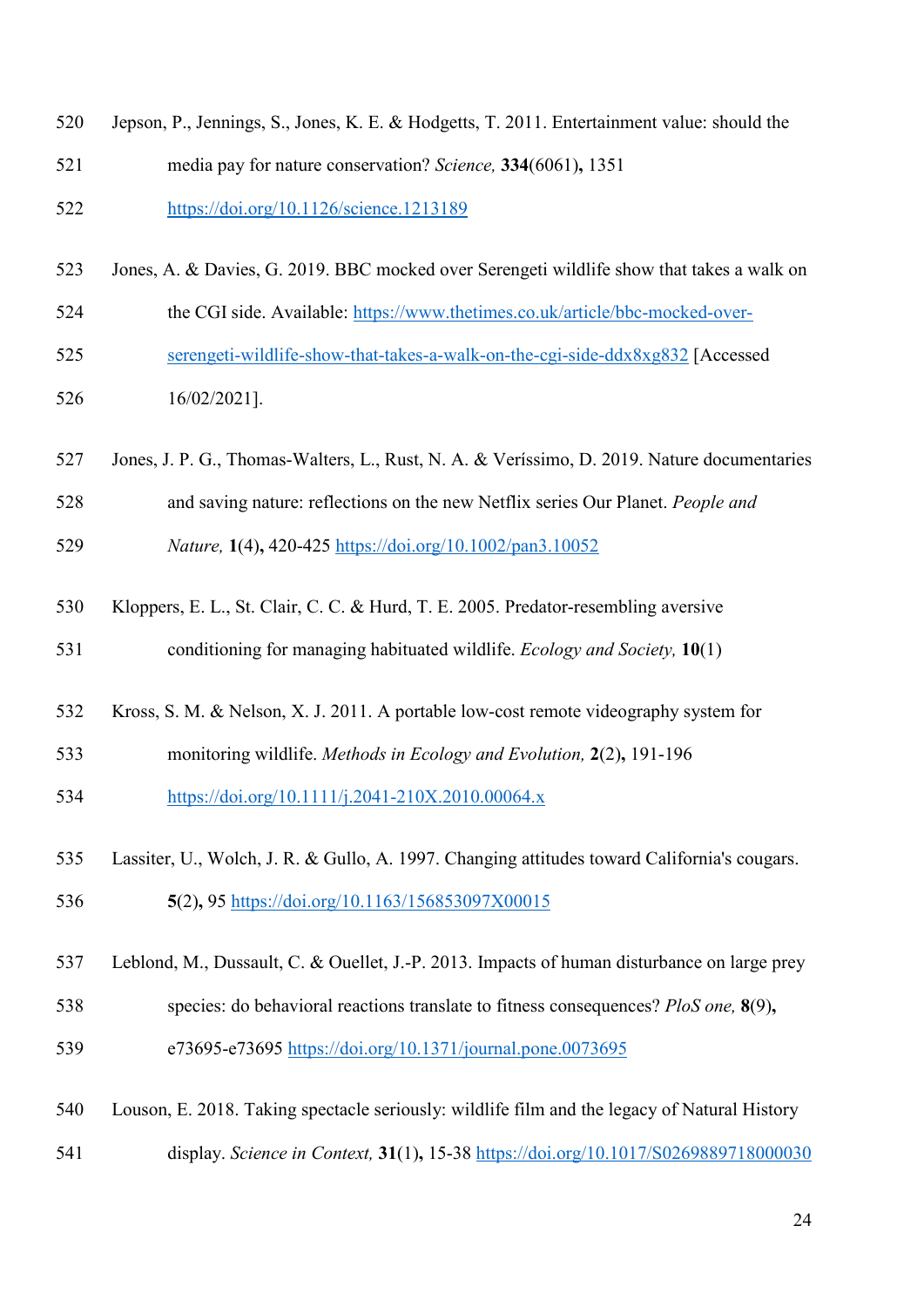| 542 | Macdonald, E. A., Burnham, D., Hinks, A. E., Dickman, A. J., Malhi, Y. & Macdonald, D.              |
|-----|-----------------------------------------------------------------------------------------------------|
| 543 | W. 2015. Conservation inequality and the charismatic cat: Felis felicis. Global                     |
| 544 | Ecology and Conservation, 3, 851-866 https://doi.org/10.1016/j.gecco.2015.04.006                    |
| 545 | Mccombs, M. E. & Shaw, D. L. 1972. The agenda-setting function of mass media. <i>Public</i>         |
| 546 | Opinion Quarterly, 36(2), 176-187 https://doi.org/10.1086/267990                                    |
| 547 | Mchuron, E. A., Schwarz, L. K., Costa, D. P. & Mangel, M. 2018. A state-dependent model             |
| 548 | for assessing the population consequences of disturbance on income-breeding                         |
| 549 | mammals. Ecological Modelling, 385, 133-144                                                         |
| 550 | https://doi.org/10.1016/j.ecolmodel.2018.07.016                                                     |
| 551 | Mcmanus, J. S., Dickman, A. J., Gaynor, D., Smuts, B. H. & Macdonald, D. W. 2015. Dead              |
| 552 | or alive? Comparing costs and benefits of lethal and non-lethal human-wildlife                      |
| 553 | conflict mitigation on livestock farms. Oryx, 49(4), 687-695                                        |
| 554 | https://doi.org/10.1017/S0030605313001610                                                           |
| 555 | Mills, B. 2010. Television wildlife documentaries and animals' right to privacy. Continuum,         |
| 556 | 24(2), 193-202 https://doi.org/10.1080/10304310903362726                                            |
| 557 | Moorhouse, T. P., Dahlsjö, C. a. L., Baker, S. E., D'cruze, N. C. & Macdonald, D. W. 2015.          |
| 558 | The customer isn't always right—conservation and animal welfare implications of the                 |
| 559 | increasing demand for wildlife tourism. PLOS ONE, 10(10), e0138939                                  |
| 560 | $\frac{https://doi.org/10.1371/journal.pone.0138939}{https://doi.org/10.1371/journal.pone.0138939}$ |
| 561 | Mulero-Pázmány, M., Jenni-Eiermann, S., Strebel, N., Sattler, T., Negro, J. J. & Tablado, Z.        |
| 562 | 2017. Unmanned aircraft systems as a new source of disturbance for wildlife: a                      |
| 563 | systematic review. PLOS ONE, 12(6), e0178448 10.1371/journal.pone.0178448                           |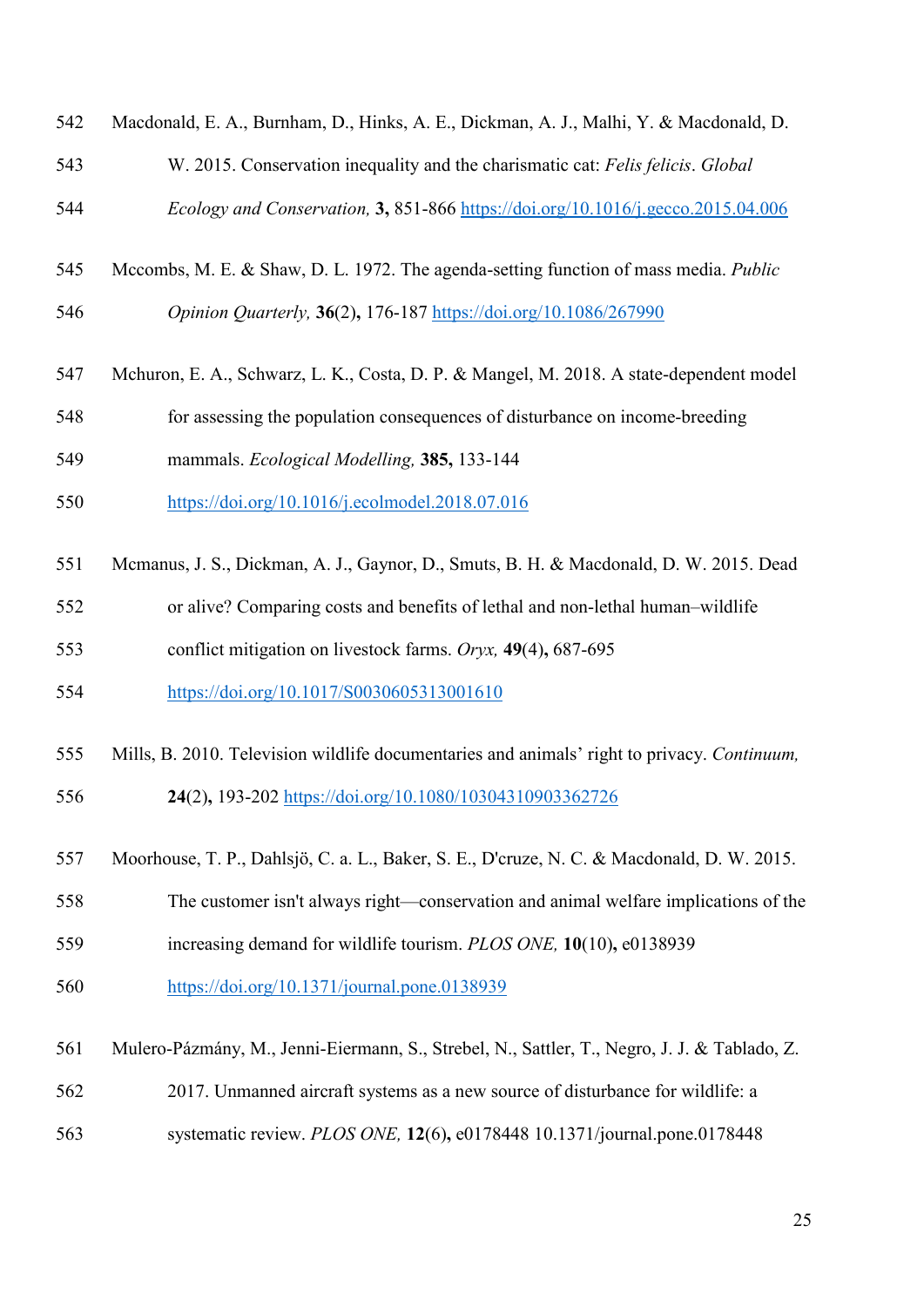| 564 | Muter, B. A., Gore, M. L., Gledhill, K. S., Lamont, C. & Huveneers, C. 2013. Australian and   |
|-----|-----------------------------------------------------------------------------------------------|
| 565 | U.S. news media portrayal of sharks and their conservation. Conservation Biology,             |
| 566 | 27(1), 187-196 https://doi.org/10.1111/j.1523-1739.2012.01952.x                               |
| 567 | National Oceanic and Atmospheric Administration. 2012. Are mermaids real? National            |
| 568 | Ocean Service website [Online]. Available:                                                    |
| 569 | https://oceanservice.noaa.gov/facts/mermaids.html [Accessed 15/02/2021].                      |
| 570 | Nekaris, B. K. a.-I., Campbell, N., Coggins, T. G., Rode, E. J. & Nijman, V. 2013. Tickled to |
| 571 | death: analysing public perceptions of 'cute' videos of threatened species (slow              |
| 572 | lorises – Nycticebus spp.) on web 2.0 sites. PLOS ONE, $8(7)$ , e69215                        |
| 573 | 10.1371/journal.pone.0069215                                                                  |
| 574 | Nelson, X. J. & Fijn, N. 2013. The use of visual media as a tool for investigating animal     |
| 575 | behaviour. Animal Behaviour, 85(3), 525-536                                                   |
| 576 | https://doi.org/10.1016/j.anbehav.2012.12.009                                                 |
| 577 | Ngoprasert, D., Lynam, A. J. & Gale, G. A. 2007. Human disturbance affects habitat use and    |
| 578 | behaviour of Asiatic leopard Panthera pardus in Kaeng Krachan National Park,                  |
| 579 | Thailand. Oryx, 41(3), 343-351 https://doi.org/10.1017/S0030605307001102                      |
| 580 | Nichols, B. 2017. Introduction to documentary, Indiana University Press.                      |
| 581 | Northfield, J. K. & Mcmahon, C. R. 2010. Crikey! Overstating the conservation influence of    |
| 582 | the crocodile hunter. Science Communication, 32(3), 412-417                                   |
| 583 | https://doi.org/10.1177/1075547010379424                                                      |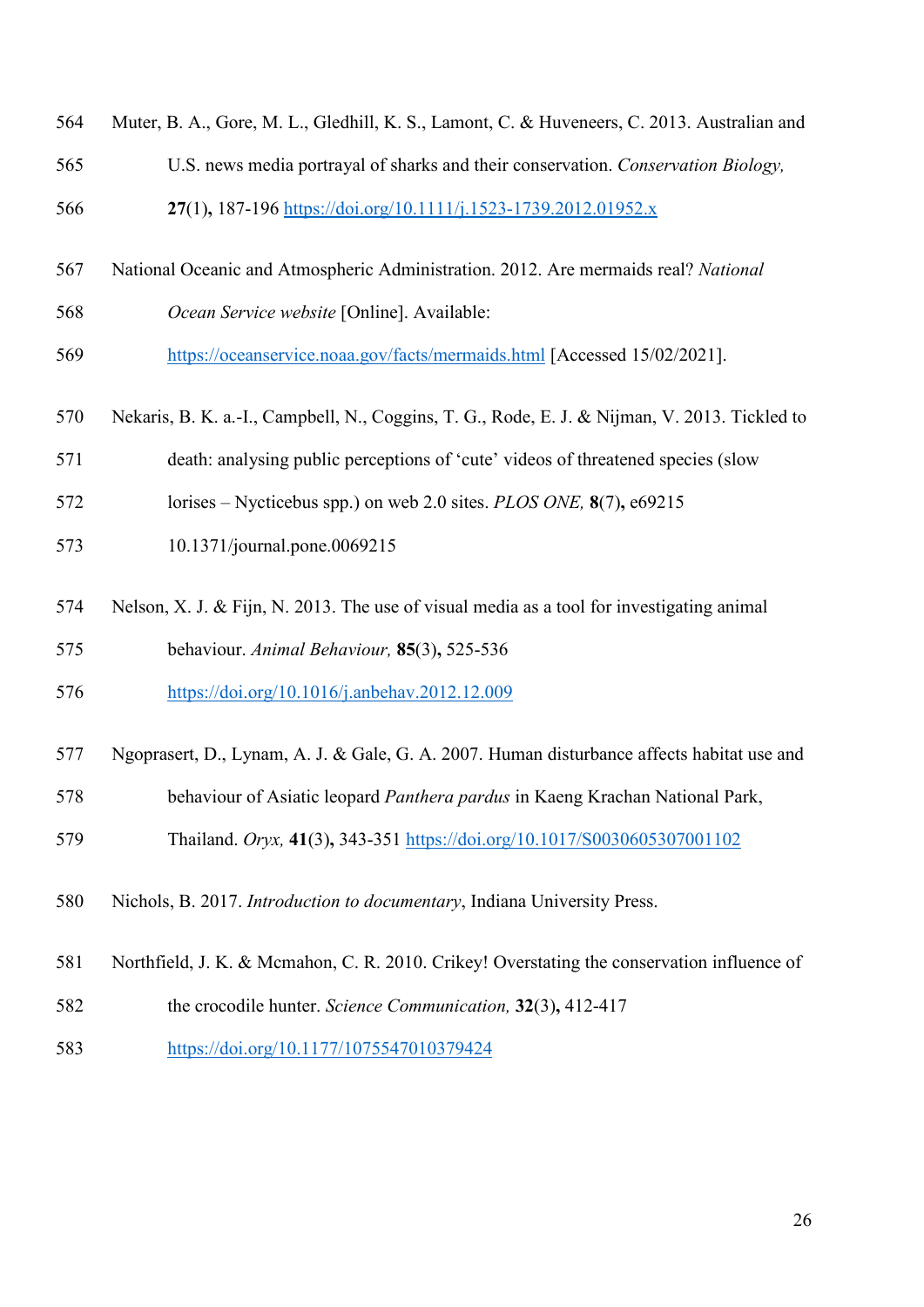| 584 | Nosal, A. P., Keenan, E. A., Hastings, P. A. & Gneezy, A. 2016. The effect of background |
|-----|------------------------------------------------------------------------------------------|
| 585 | music in shark documentaries on viewers' perceptions of sharks. PLOS ONE, 11(8),         |
| 586 | e0159279 https://doi.org/10.1371/journal.pone.0159279                                    |

- Öqvist, E. L., Granquist, S. M., Burns, G. L. & Angerbjörn, A. 2018. Seal watching: an
- investigation of codes of conduct. *Tourism in Marine Environments,* **13**(1)**,** 1-15 <https://doi.org/10.3727/154427317X14964473293699>
- Otten, A. L. 1992. The influence of the mass media on health policy. *Health Affairs,* **11**(4)**,** 111-118<https://doi.org/10.1377/hlthaff.11.4.111>
- Pollo, S., Graziano, M. & Giacoma, C. 2009. The ethics of natural history documentaries.
- *Animal Behaviour,* **77**(5)**,** 1357-1360<https://doi.org/10.1016/j.anbehav.2009.01.022>
- Quiros, A. L. 2007. Tourist compliance to a Code of Conduct and the resulting effects on
- whale shark (*Rhincodon typus*) behavior in Donsol, Philippines. *Fisheries Research,*
- **84**(1)**,** 102-108<https://doi.org/10.1016/j.fishres.2006.11.017>
- Rebolo-Ifrán, N., Graña Grilli, M. & Lambertucci, S. A. 2019. Drones as a threat to wildlife:
- youtube complements science in providing evidence about their effect. *Environmental*
- *Conservation,* **46**(3)**,** 205-210 10.1017/S0376892919000080
- Regel, J. & Pütz, K. 1997. Effect of human disturbance on body temperature and energy
- expenditure in penguins. *Polar Biology,* **18**(4)**,** 246-253
- <https://doi.org/10.1007/s003000050185>
- Richards, M. 2014. The wildlife docusoap: a new ethical practice for wildlife documentary? *Television & New Media,* **15**(4)**,** 321-335<https://doi.org/10.1177/1527476412465656>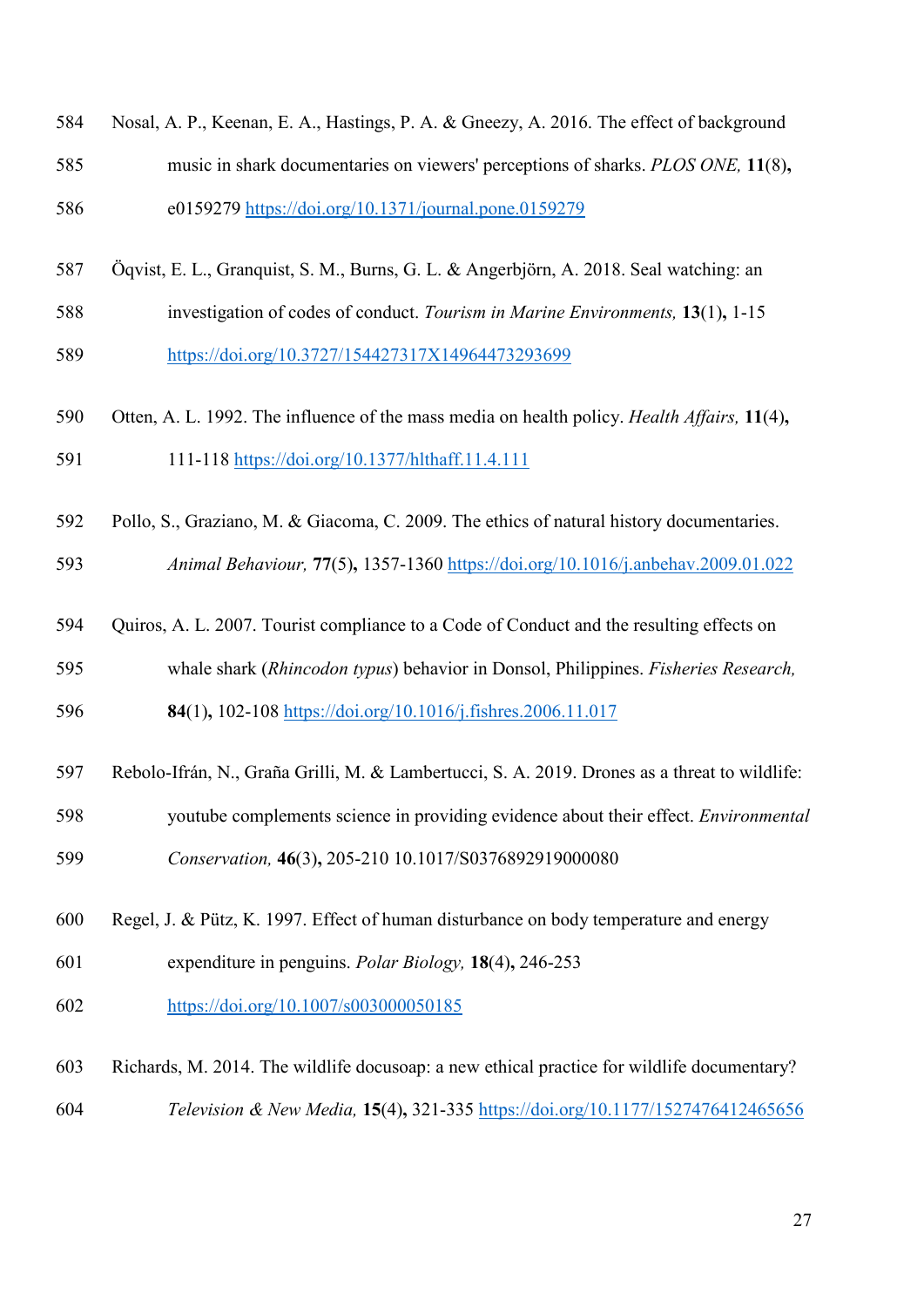- Ripple, W. J., Estes, J. A., Beschta, R. L., Wilmers, C. C., Ritchie, E. G., Hebblewhite, M.,
- Berger, J., Elmhagen, B., Letnic, M., Nelson, M. P., Schmitz, O. J., Smith, D. W.,
- Wallach, A. D. & Wirsing, A. J. 2014. Status and ecological effects of the world's
- largest carnivores. *Science,* **343**(6167)**,** 1241484
- <https://doi.org/10.1126/science.1241484>
- Ruhlen, T. D., Abbott, S., Stenzel, L. E. & Page, G. W. 2003. Evidence that human
- disturbance reduces Snowy Plover chick survival. *Journal of Field Ornithology,*
- **74**(3)**,** 300-304, 305<https://doi.org/10.1648/0273-8570-74.3.300>
- Rümmler, M.-C., Mustafa, O., Maercker, J., Peter, H.-U. & Esefeld, J. 2016. Measuring the
- influence of unmanned aerial vehicles on Adélie penguins. *Polar Biology,* **39**(7)**,**

1329-1334<https://doi.org/10.1007/s00300-015-1838-1>

- Santana, C. 2020. COVID-19, other zoonotic diseases and wildlife conservation. *History and Philosophy of the Life Sciences,* **42**(4)**,** 45 [https://doi.org/10.1007/s40656-020-00345-](https://doi.org/10.1007/s40656-020-00345-8)
- [8](https://doi.org/10.1007/s40656-020-00345-8) <u>8</u>
- Schröder, P. & Chillcott, V. (2019). The politics of marine plastics pollution. In Schröder, P., Anantharaman, M., Anggraeni, K. & Foxon, T. J. (Eds.), *The circular economy and the global south: sustainable lifestyles and green industrial development.* (pp. 43-56). Oxford: Routledge.
- Shannon, G., Larson, C. L., Reed, S. E., Crooks, K. R. & Angeloni, L. M. (2017). Ecological consequences of ecotourism for wildlife populations and communities. In Blumstein, D. T., Geffroy, B., Samia, D. S. M. & Bessa, E. (Eds.), *Ecotourism's Promise and*
- *Peril: A Biological Evaluation* (pp. 29-46). Cham: Springer International Publishing.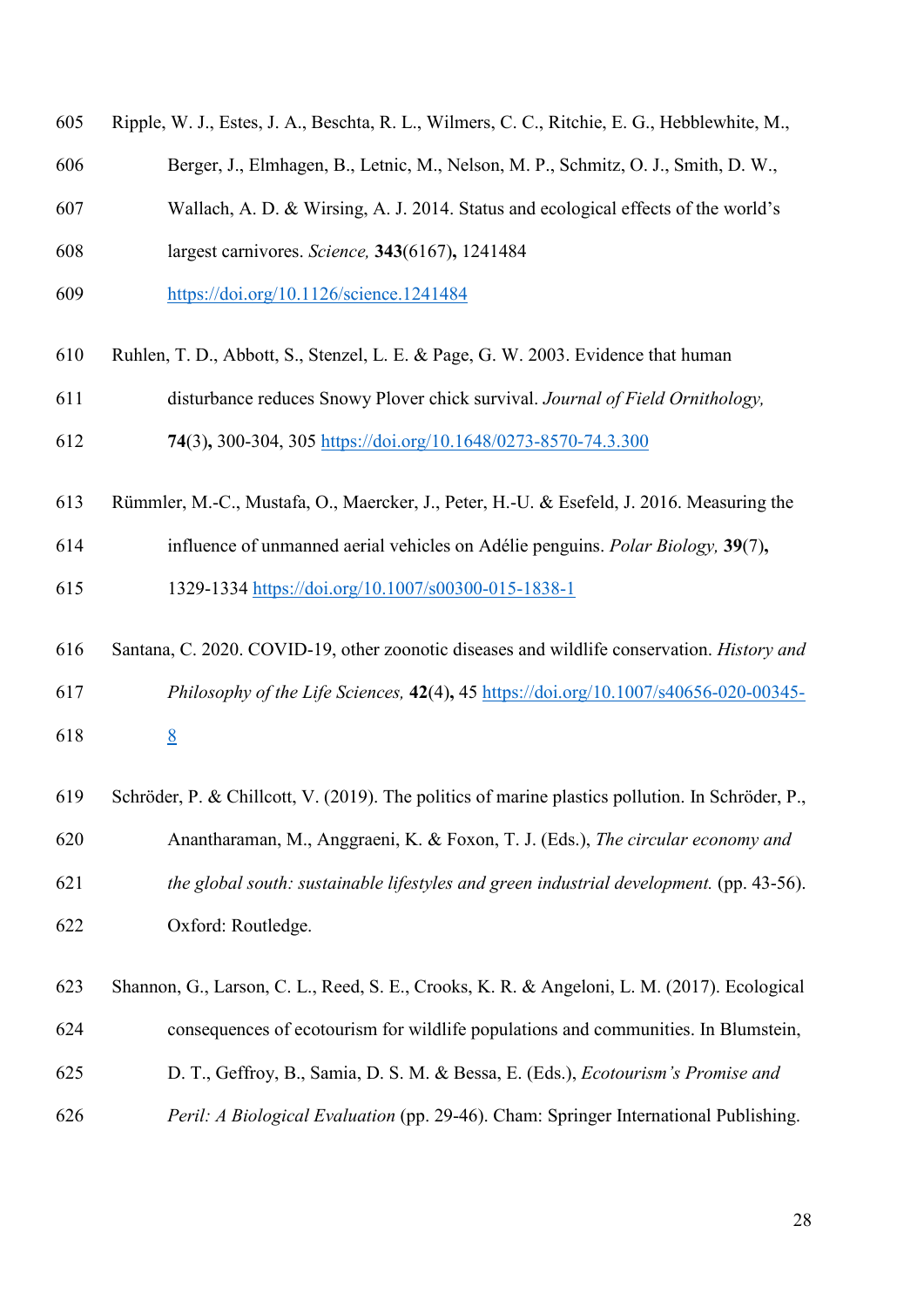- Sharma, K., Fiechter, M., George, T., Young, J., Alexander, J. S., Bijoor, A., Suryawanshi,
- K. & Mishra, C. 2020. Conservation and people: Towards an ethical code of conduct
- for the use of camera traps in wildlife research. *Ecological Solutions and Evidence,*
- **1**(2)**,** e12033<https://doi.org/10.1002/2688-8319.12033>
- Spector, D. 2012. Government Agency Forced To Remind People That Mermaids Don't
- Exist. *Business Insider* [Online]. Available: [https://www.businessinsider.com/noaa-](https://www.businessinsider.com/noaa-confirms-mermaids-dont-exist-2012-7?r=US&IR=T)[confirms-mermaids-dont-exist-2012-7?r=US&IR=T](https://www.businessinsider.com/noaa-confirms-mermaids-dont-exist-2012-7?r=US&IR=T) [Accessed 15/02/2021].
- Tablado, Z. & Jenni, L. 2017. Determinants of uncertainty in wildlife responses to human
- disturbance. *Biological Reviews,* **92**(1)**,** 216-233<https://doi.org/10.1111/brv.12224>
- Tabrizi, J. S., Gharibi, F. & Wilson, A. J. 2011. Advantages and disadvantages of health care
- accreditation models. *Health promotion perspectives,* **1**(1)**,** 1-31
- <https://doi.org/10.5681/hpp.2011.001>
- Tam, K.-P., Lee, S.-L. & Chao, M. M. 2013. Saving Mr. Nature: anthropomorphism
- enhances connectedness to and protectiveness toward nature. *Journal of Experimental*
- *Social Psychology,* **49**(3)**,** 514-521<https://doi.org/10.1016/j.jesp.2013.02.001>
- Thaler, A. D. & Shiffman, D. 2015. Fish tales: combating fake science in popular media.
- *Ocean & Coastal Management,* **115,** 88-91
- <https://doi.org/10.1016/j.ocecoaman.2015.04.005>
- Ulker, N. & Bakioglu, A. 2019. An international research on the influence of accreditation on
- academic quality. *Studies in Higher Education,* **44**(9)**,** 1507-1518
- <https://doi.org/10.1080/03075079.2018.1445986>